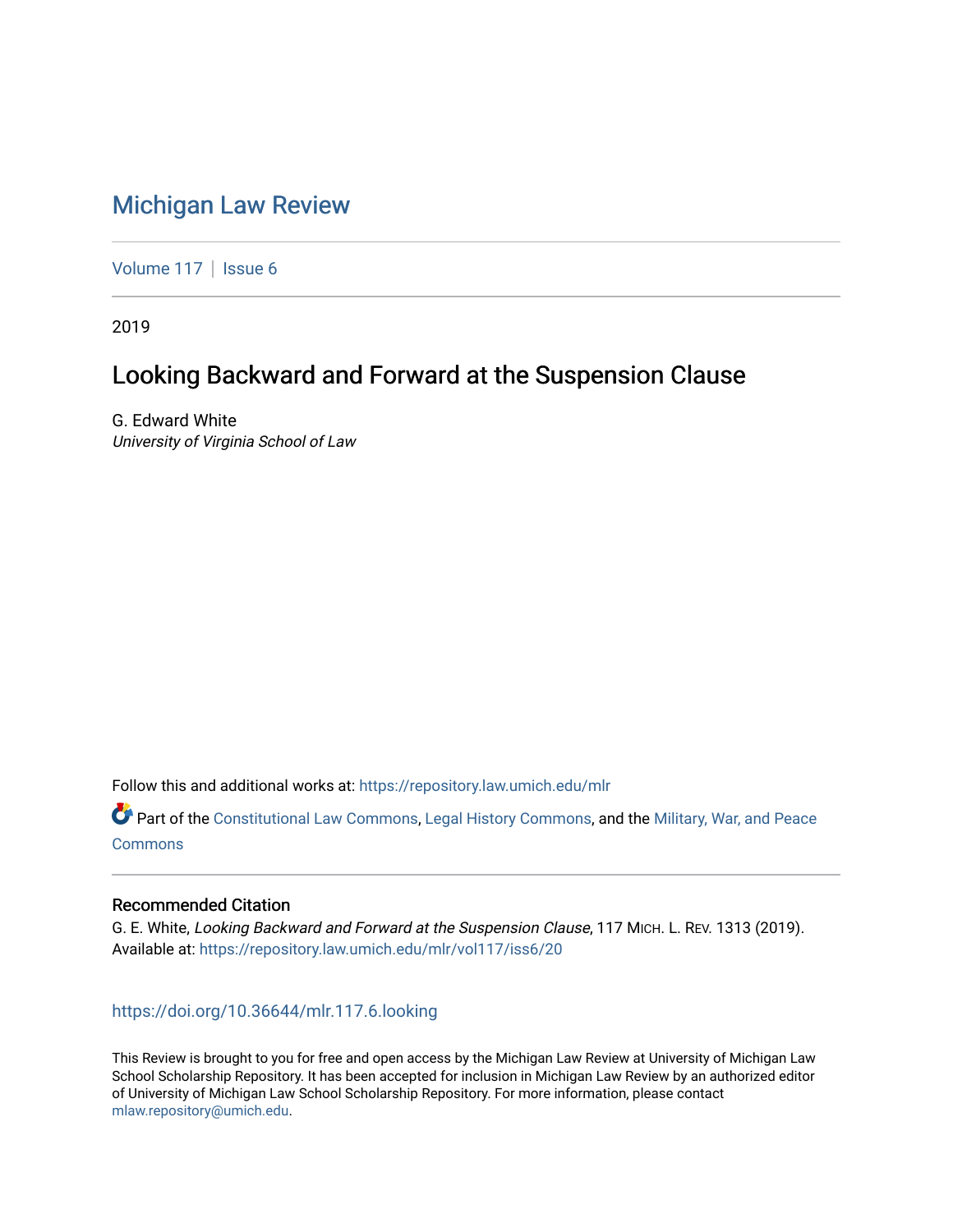## **LOOKING BACKWARD AND FORWARD AT THE SUSPENSION CLAUSE**

### G. Edward White $*$

HABEAS CORPUS IN WARTIME: FROM THE TOWER OF LONDON TO GUANTANAMO BAY. By Amanda L. Tyler. New York: Oxford University Press. 2017. Pp. xiii, 281. \$85.

For several years Amanda Tyler<sup>1</sup> has been writing on the writ of habeas corpus and the Suspension Clause, both with respect to their historical origins and their contemporary application to the current "war on terror."<sup>2</sup> Habeas Corpus in Wartime: From the Tower of London to Guantanamo Bay is both a recapitulation and an integration of those earlier writings. In a publisher's blurb on the back cover of the book, Jack Goldsmith describes it as "the definitive political and legal history of the writ of habeas corpus during war." It seems likely to occupy that status for some time to come.

But an intriguing question about Habeas Corpus in Wartime remains. Is it a history of how the "Privilege of the Writ of Habeas Corpus"<sup>3</sup> to challenge the detention of individuals outside the existing criminal process of civilian courts has endured in America despite successive wars, and how the suspension of the writ has been undertaken grudgingly and with abundant caution? Or is it a history of how the privilege has had little practical effect in wartime—initially because persons detained in connection with wars could readily be placed into legal categories that precluded their having a privilege to challenge their detention, or more recently because "total war," featuring the engagement of civilians as well as military personnel, has made it imperative that members of the population otherwise eligible to challenge their detention in the absence of suspension not be able to do so—resulting in the

<sup>\*</sup> David and Mary Harrison Distinguished Professor of Law, University of Virginia School of Law.

<sup>1.</sup> Professor of Law, University of California, Berkeley School of Law.

<sup>2.</sup> In order of their appearance, Tyler's articles on the subjects are Amanda L. Tyler, Is Suspension a Political Question?, 59 STAN. L. REV. 333 (2006); Amanda L. Tyler, Suspension as an Emergency Power, 118 YALE L.J. 600 (2009) [hereinafter Tyler, Suspension as an Emergency Power]; Amanda L. Tyler, The Counterfactual That Came to Pass: What if the Founders Had Not Constitutionalized the Privilege of the Writ of Habeas Corpus?, 45 IND. L. REV. 3 (2011); Amanda L. Tyler, The Forgotten Core Meaning of the Suspension Clause, 125 HARV. L. REV. 901 (2012); Amanda L. Tyler, Habeas Corpus and the American Revolution, 103 CALIF. L. REV. 635 (2015); and Amanda L. Tyler, A "Second Magna Carta": The English Habeas Corpus Act and the Statutory Origins of the Habeas Privilege, 91 NOTRE DAME L. REV. 1949 (2016).

<sup>3.</sup> U.S. CONST. art. I, § 9, cl. 2.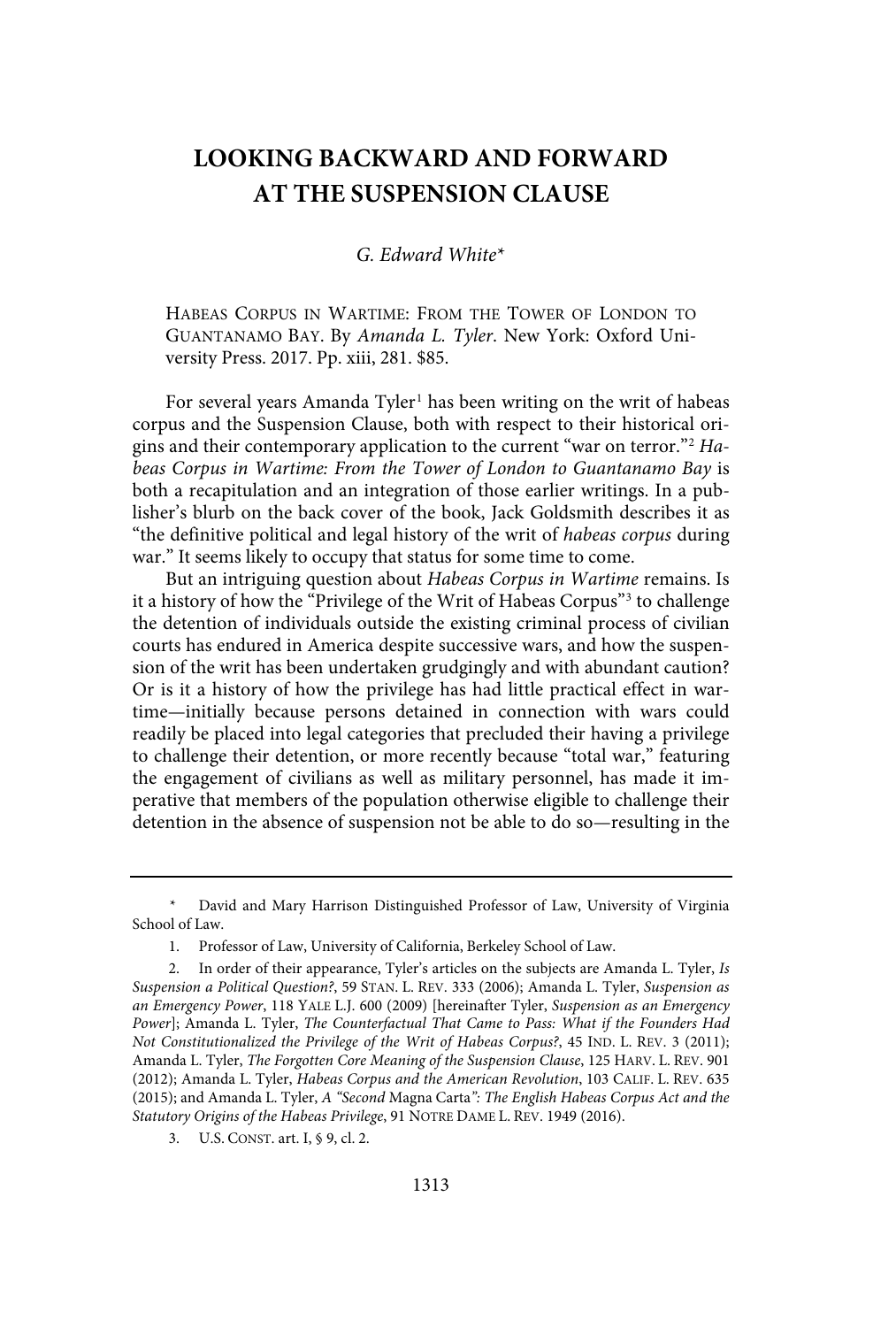Suspension Clause in effect being "forgotten"? Tyler's book ends up being a history of both themes, requiring a sorting out of its implications.

### I. THE ENGLISH HISTORY OF HABEAS CORPUS AND SUSPENSION

The current understanding of the writ of habeas corpus in American constitutional jurisprudence emphasizes its status as an individual constitutional "right" designed to protect persons against arbitrary detention by the government. In that capacity, habeas can be said to represent a particularly cherished right, one that the framers of the Constitution valued sufficiently to put in that document's original text<sup>4</sup> before adding other rights in the form of amendments. The framers were particularly concerned about corrupt or tyrannical officials detaining persons without their being given an opportunity to hear and refute the charges against them, and the elevation of the "Privilege of the Writ" to constitutional status was responsive to those concerns.<sup>5</sup> At the same time, the framers recognized that in some circumstances—"invasion" and "rebellion" were singled out—suspension of the writ might be necessary to protect "public safety" (pp. 125–29). The impression created by the text of the Suspension Clause is one of American citizens typically being able to force officials detaining them to either proffer charges against them or release them from custody, and only having that "Privilege of the Writ" suspended in dire emergencies.

The prefounding history of habeas corpus and suspension in England was only partially consistent with the understanding of those concepts that evolved in America. The habeas right had two sources in England: an inchoate "common law" basis and the Habeas Corpus Act of 1679 (p. 11). The emergence of common law habeas may have been an effort on the part of the King's Bench courts to bring additional cases before them so that their power could be extended.<sup>6</sup> Habeas corpus petitions, although understood as an effort to invoke the Crown's "mercy" when officials restrained the liberty of subjects of the Crown, were also opportunities for courts to investigate the legitimacy of detentions, many by officials of the Crown itself, and to justify them. And statutory habeas seems to have been an explicit effort on the part of Parliament to prevent Kings from arbitrarily imprisoning their enemies, often on ideological grounds. Thus, both versions of habeas in seventeenthand eighteenth-century England seem to have been as much the products of institutional struggles as of an abiding concern with the liberties of English subjects.

The suspension of habeas came, in that period, in the form of parliamentary acts enacted in response to purported emergencies. Although there were several suspensions in the eighteenth century, they were understood as

<sup>4.</sup> Id. ("The Privilege of the Writ of Habeas Corpus shall not be suspended, unless when in Cases of Rebellion or Invasion the public Safety may require it.").

<sup>5</sup> . See pp. 108, 123–40.

<sup>6</sup> . See PAUL D. HALLIDAY, HABEAS CORPUS: FROM ENGLAND TO EMPIRE 80–81 (2010).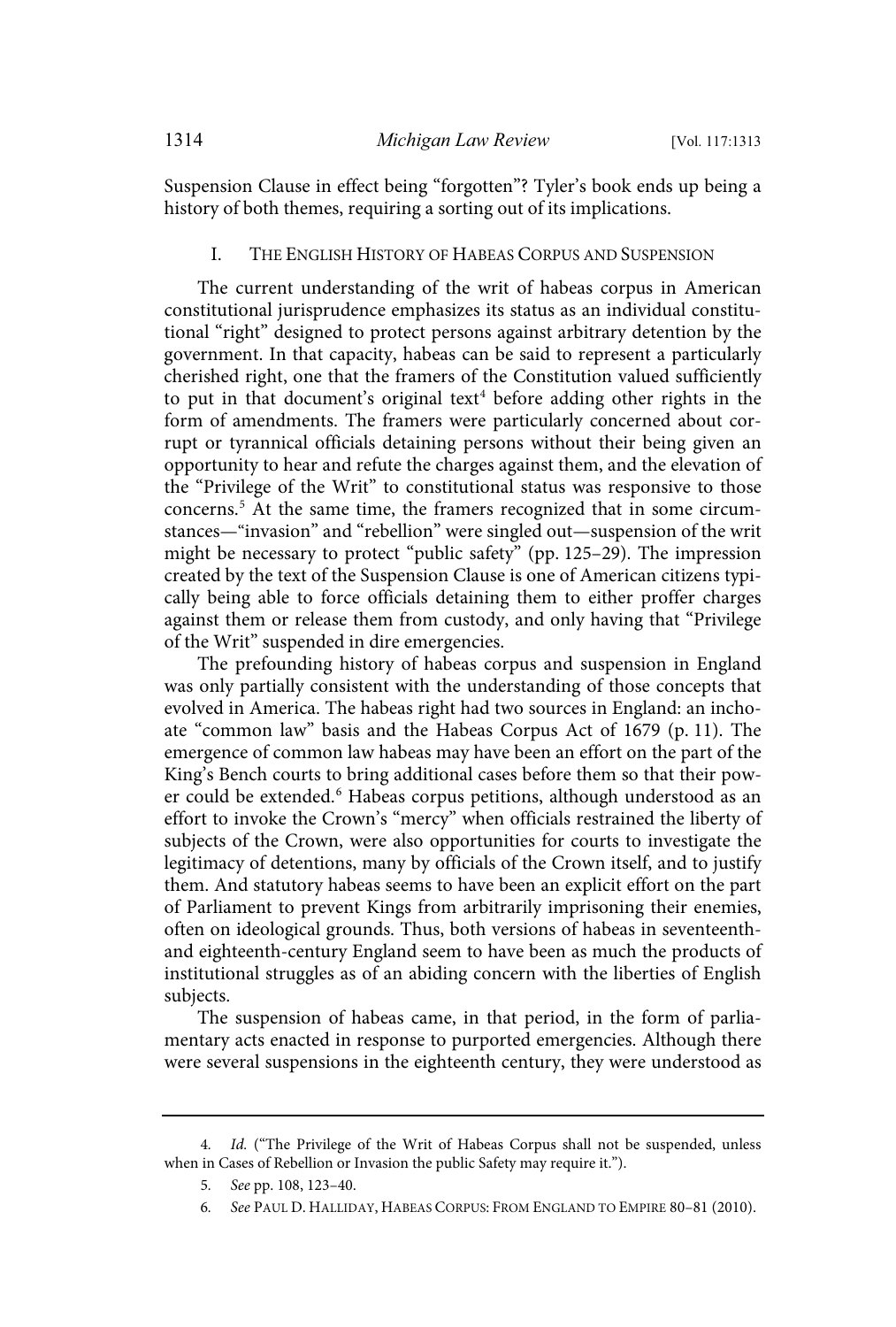existing for limited durations, and they were responses to "[e]xtreme [e]mergencies"—typically outbreaks of violence, sometimes religiously inspired.<sup>7</sup> Tyler suggests that, whatever the motivation may have been for creating the privilege of the writ of habeas corpus, once it was in place Parliament was reluctant to suspend it for any length of time (p. 53).

Even where the habeas privilege was available, it was constrained in wartime by two legal categories: "enemy aliens" and "prisoners of war." No one suggested that enemy aliens were afforded the protection of habeas; the writ was designed for English subjects (p. 271). And the treatment of prisoners of war was governed by the laws of war, which accorded certain protections to belligerents detained by other nations, but certainly not the ability to challenge their detention. After the American colonies declared independence, the British struggled with how to classify Americans who had been captured by British ships and brought to England (pp. 66–67). The British government took the position that they were not prisoners of war but "rebels and traitors," because it declined to recognize the United States as a sovereign government (p. 67). Consequently, they were eligible to be tried for treason. But none were, because the Americans had captured various British officials, were treating them as prisoners of war, and were offering to exchange them for American prisoners in England (pp. 67–69). The lesson Tyler draws from the treatment of American Revolutionary War prisoners by the British is that they would have been entitled to petition for habeas corpus, since they were in England, even though it was "wartime."<sup>8</sup> But since the status designated for them by the British government turned on there being no official "war" between independent sovereigns, that conclusion is not self-evident.

Tyler's conclusion that the privilege of the writ of habeas, and the requirements for its suspension, applied in times of war is, of course, crucial to the organization of her book. Her narrative, after it turns from England to America, consists of a series of episodes, most of them in "wartime"—when suspension of the writ was considered, enacted, or ignored—and her argument that the Suspension Clause has been "forgotten" since World War II rests on the assumption that a suspension of the writ needed to be enacted to justify the detention of American citizens even in wartime. Thus, it seems important to take a closer look at the basis for her conclusion.

Given the importance Tyler attaches to the proposition that both the privilege of the writ of habeas and the necessity for its suspension to justify the indefinite detention of individuals were intended to apply to wartime as well as to peacetime, the evidence she presents in support of that proposition is somewhat thin. She presents two sorts of evidence. One is textual: the fact that the Habeas Corpus Act of 1679 contained no limitation to the applica-

<sup>7.</sup> See chapter 2.

<sup>8.</sup> She bases this on the passage by Parliament of a bill, in 1777, suspending the privilege of habeas corpus for persons arrested for the commission of acts in America or on the high seas and detained in England. The bill assumed that habeas corpus would have been otherwise available to such persons. Pp. 82–83.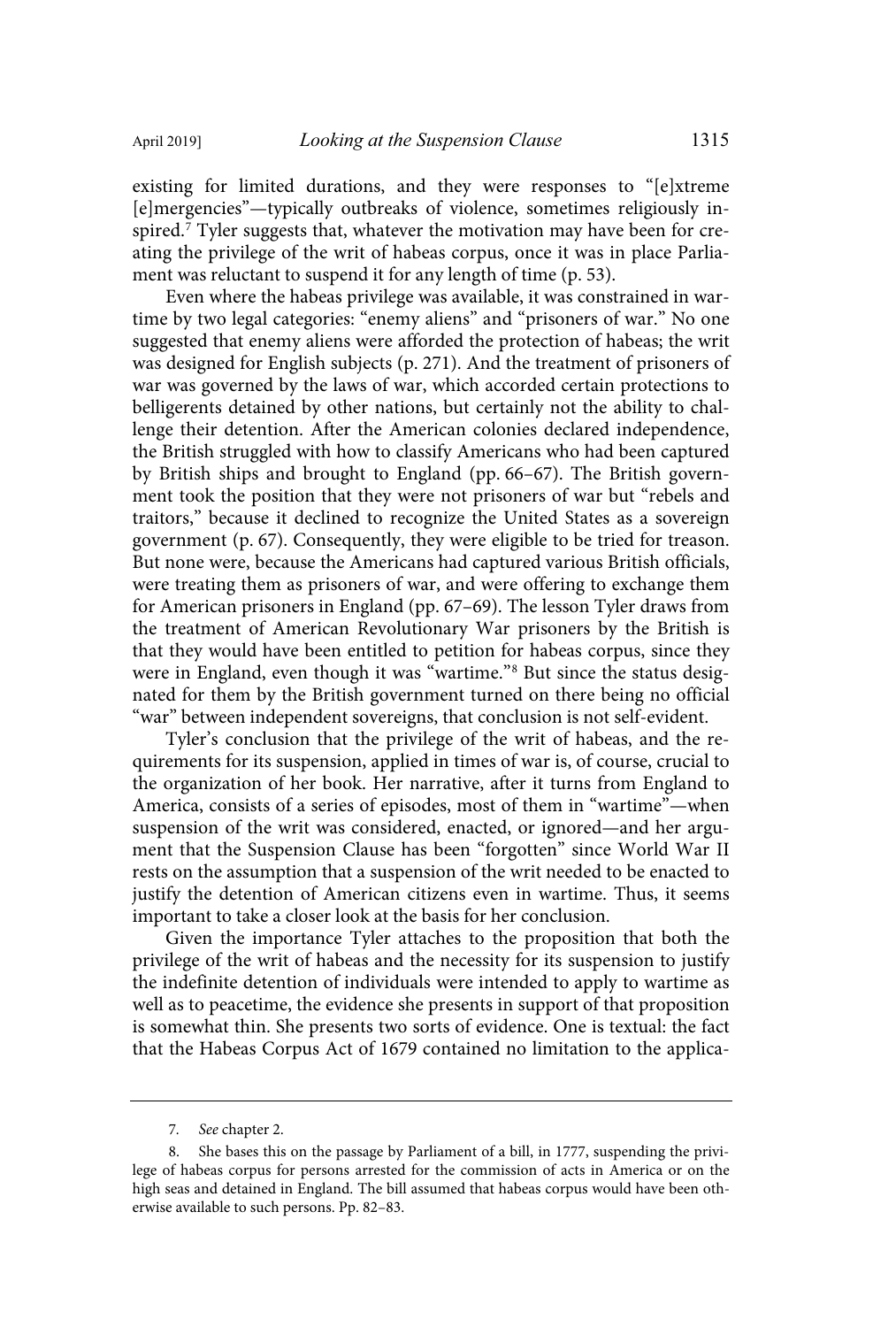bility of habeas in times of war. The other is an extrapolation from the enactment of suspensions themselves. Tyler argues that when Parliament passed suspensions in 1696, 1708, 1715, 1722, 1744, and 1745, all of them were in response to concerns about threats of war or took place when England was actually at war with France (pp. 47–51).

There is less weight to this evidence than might first appear. Tyler notes that "much of [the] legal framework" connected with the Habeas Corpus Act of 1679 was "not so much the result of a deep concern for civil liberties per se, but represented instead the product of a concerted effort by Parliament to protect its privileges and wrestle control of such matters from the monarch" (p. 30). If so, it would seem that the principal concern of those who passed the Habeas Corpus Act was with limiting the power of the Crown to detain persons indefinitely without advancing reasons, and the combination of a habeas privilege and suspension was a way in which Parliament, rather than the Crown, could decide when such detentions were appropriate. That would seem to be a concern primarily limited to domestic institutional disputes rather than to the protection of England against foreign enemies. As for the evidence that suspensions took place when England was at war, only the first and the last two of them did: England declared war on France in 1689, and England and France were again involved in hostilities in 1744.<sup>9</sup> The others were responses to rumors that groups in Scotland were intriguing against the Crown in an effort to return James II to the throne. James II had been displaced by a Dutch Protestant, William of Orange, and fled to France in 1688.<sup>10</sup>

Instead of an impression that the purpose of habeas corpus was to prevent the sorts of arbitrary detentions of citizens that were most likely to occur in wartime, one gets a different impression from the data: that the purpose of suspending habeas corpus was to give a threatened government the power to detain suspicious persons without fearing they would be released after habeas petitions. That perceived threats to the Crown were the basis of suspension legislation, and that in three instances England was actually at war with France, might be taken as evidence of an implicit understanding that the writ of habeas may have made sense in tranquil times, but not when domestic turbulence or war against a foreign power was taking place.

It is thus possible to look at the American episodes Tyler discusses through two rather different lenses. If one assumes that both at common law and under the Habeas Corpus Act of 1679 the writ was taken to be available at all times, not just tranquil times, then suspension, even in a perceived national emergency, becomes a grave matter and a deviation from the normal legal framework. If, however, one assumes that less than ten years after the passage of the Habeas Corpus Act, in response to the first "emergency" that England had experienced in that interval, suspension legislation was adopted, then the *suspension* of habeas corpus can be seen as something of a "war-

<sup>9.</sup> See pp. 40, 49-50.

<sup>10.</sup> See pp. 35, 47-49.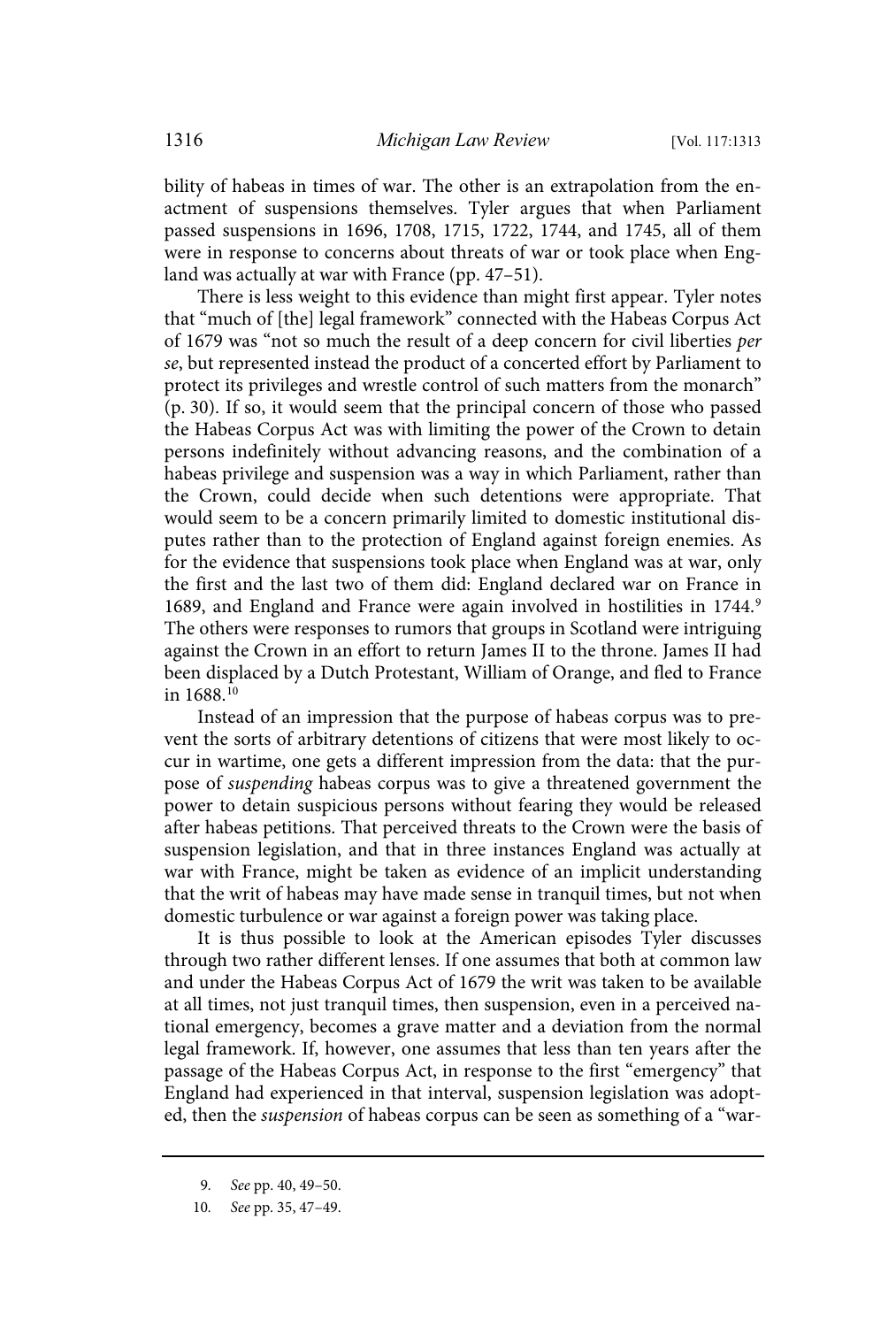time" measure—a measure designed for perceived serious national emergencies. Thus, the installation of the privilege of the writ of habeas corpus can be seen as designed to keep the Crown from abusing its power in times of peace, and suspension legislation can be seen as a way of signaling that "peace" is no longer with us, and thus indefinite detentions may be necessary to preserve "public safety."

### II. HABEAS AND SUSPENSION AT THE FRAMING

Tyler produces abundant evidence that the framers of the Constitution introduced the Suspension Clause with an awareness of English history, which for them included the perceived excesses of colonial administrators in detaining persons and depriving them of the right to jury trials (pp. 119–36). She suggests, rightly in my view, that by the time the Suspension Clause was enacted, the "Privilege of the Writ of Habeas Corpus" had evolved from its original role in England as a device by which Parliament could check arbitrary detentions by the Crown, to a symbol of American liberties, associated with freedom from bills of attainder, protections against prosecutions for treason, and the right of trial by jury. The limited scope given to suspensions of habeas in the Suspension Clause—it was to be invoked only in "Cases of Rebellion and Invasion" and then only when "public Safety may require it" suggests the framers had invested a good deal in the privilege of the writ of habeas corpus.<sup>11</sup>

Although Tyler's conclusions about the Suspension Clause from the framing era may seem unexceptionable, during the Civil War President Abraham Lincoln himself opposed the finding that the institution expected to enact suspension was Congress, not the Executive. Lincoln, without authorization from Congress, took it upon himself to order Union army generals to suspend habeas corpus. Once the legality of that action was challenged by an alleged Confederate supporter in a habeas petition and declared to be constitutionally invalid by Chief Justice Roger Taney, Lincoln declined to grant a trial to the petitioner, essentially defying Taney's order (pp. 160–63).

<sup>11.</sup> U.S. CONST. art. I, § 9, cl. 2. Two issues that later surfaced in interpretation of the Supremacy Clause seem resolved rather easily by an examination of the historical context in which it was enacted. The first is what institutions of government may suspend the privilege. The answer to that, based on English practice and the placement of the clause in Article I in the Constitution, seems plain: the legislature. There is, however, a subsidiary question: if one assumes that the judiciary has the power to determine whether a legislative suspension is valid, that presupposes that a legislative determination that an "Invasion" or "Rebellion" affecting "public Safety" would not be conclusive, but open to judicial scrutiny.

The other issue, which was not actually decided until the 2008 Supreme Court case Boumediene  $v$ . Bush, was whether the Suspension Clause implicitly created a constitutional right in persons detained in custody to secure judicial review of the basis of their detention. The language of the clause, although referring to "The Privilege of the Writ of Habeas Corpus," is only directed at the terms under which the writ may be suspended. Does it presuppose an underlying constitutional "right" to petition a court for habeas relief? The Boumediene majority, citing founding-era sources, concluded that it did. Boumediene v. Bush, 553 U.S. 723, 745 (2008).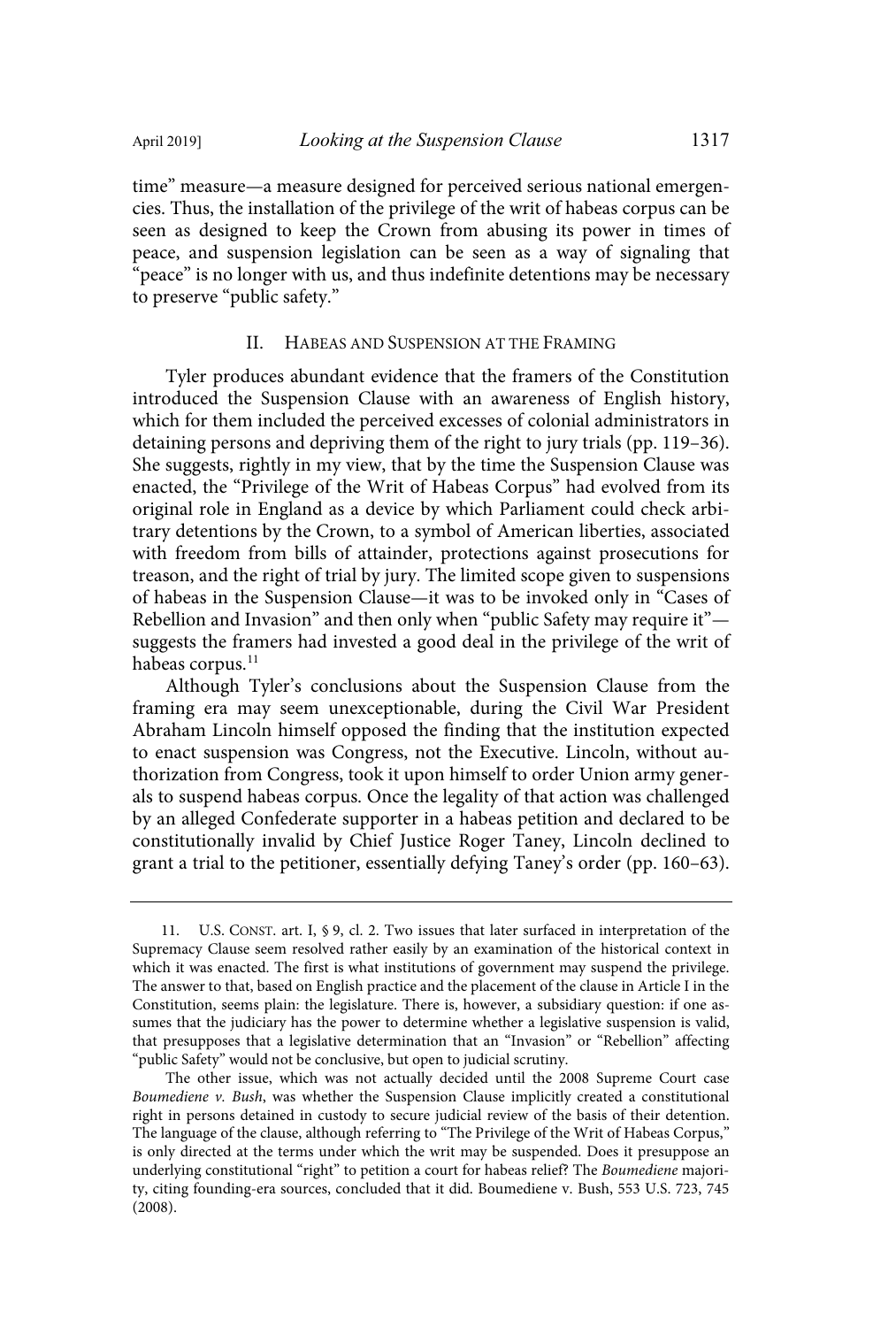We next turn to Tyler's analysis of the state of habeas corpus during the Civil War.

#### III. SUSPENDING HABEAS DURING THE CIVIL WAR

When the war broke out in the spring of 1861, it was apparent to the Lincoln Administration that some areas in states that had not seceded from the Union were nonetheless populated by supporters of the Confederacy. Baltimore was one such area, and its importance to the Union military effort was accentuated by its being a stop on a railroad line extending from Boston to Washington that was expected to serve as a basis for sending Union Army troops to defend the capitol.<sup>12</sup> Although the Maryland legislature had voted against secession, the mayor of Baltimore protested against Union troops moving through the state and allegedly ordered the destruction of some bridges on the railroad line in order to prevent troop movements (p. 160). In response, Lincoln authorized General Winfield Scott to suspend habeas corpus at any point along the railroad line from Philadelphia to Washington (p. 160).

A Maryland farmer, John Merryman, was arrested and detained in Fort McHenry near Baltimore on May 25, 1861, allegedly for participating in the blowing up of railroad bridges along the Philadelphia–Washington line (pp. 160–61). No warrant was served on Merryman nor were any formal charges brought against him (p. 161). Merryman's lawyer challenged his detention, filing a habeas petition before Taney, who was the circuit judge for a federal circuit that included Baltimore (p. 161). On receiving the petition, Taney ordered the Union military commander, George Cadwalader, to produce Merryman at a hearing on the petition in his chambers in Baltimore.<sup>13</sup> Cadwalader neither attended the meeting nor produced Merryman; his representative asked Taney for a postponement so that Cadwalader could consult with Lincoln (p. 161). Taney refused, held Cadwalader in contempt, and ruled on the petition the next day (p. 161). He found that Lincoln had no power to suspend habeas or to delegate that authority to a military officer, and that the military could not detain a civilian without filing criminal charges against him (p. 161).

A few days later, Taney issued a written opinion supporting his ruling (p. 161). He discussed the Habeas Corpus Act of 1679, maintaining that its principal purpose was to prevent officials from detaining persons without precise charges against them and to prevent judges from excessively delaying in granting their discharges.<sup>14</sup> He concluded that the Act embodied two principles of American constitutional law: that only the legislature could suspend habeas and that, in the absence of a valid suspension, the govern-

<sup>12.</sup> See p. 160.

<sup>13.</sup> See p. 161.

<sup>14</sup> . Ex parte Merryman, 17 F. Cas. 144, 150 (Taney, Circuit Justice, C.C.D. Md. 1861) (No. 9487).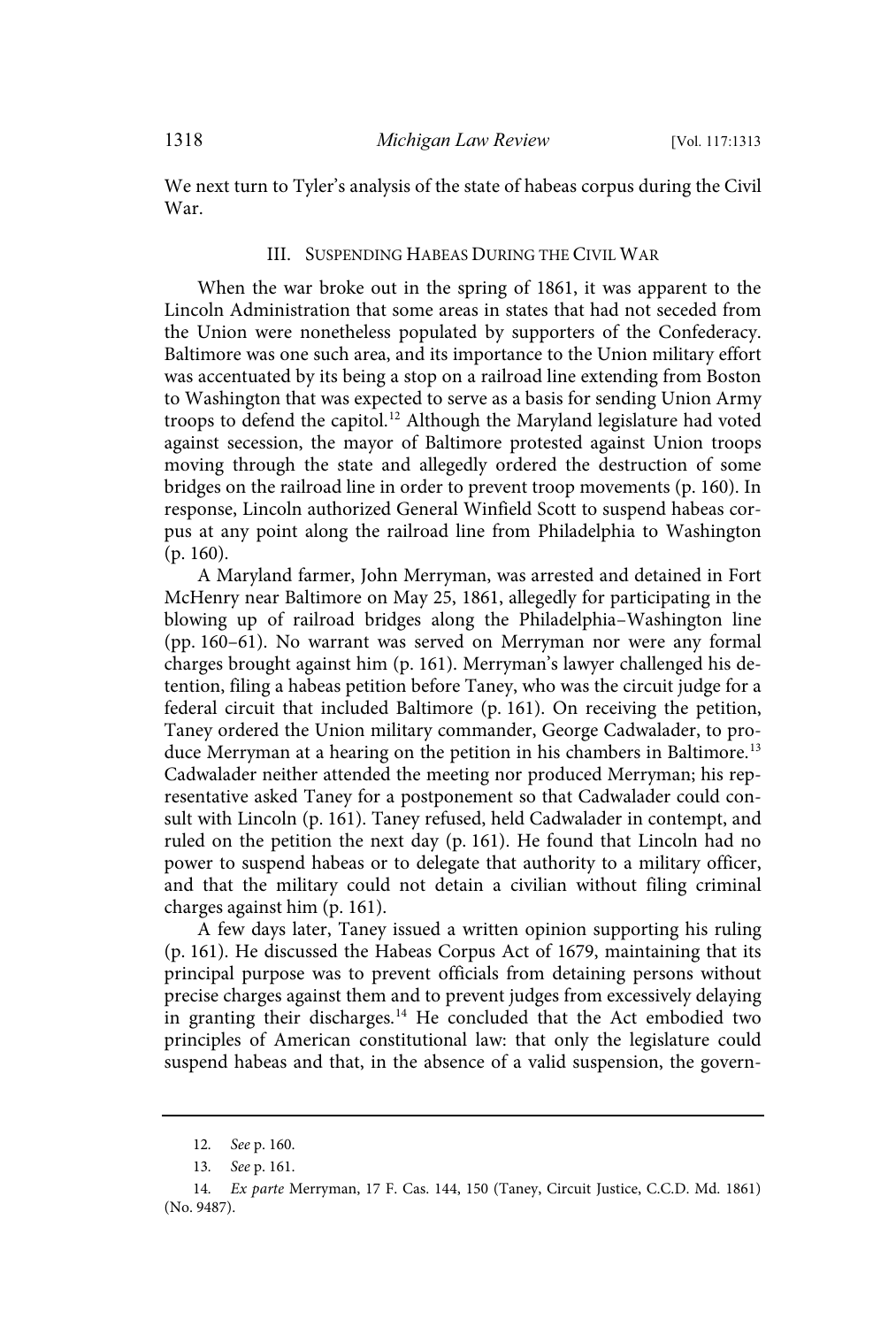ment had to either specify criminal charges against persons it detained or release them (p. 162–63). He asked that a copy of his opinion be delivered to Lincoln "to determine what measures he will take to cause the civil process of the United States to be respected and enforced."<sup>15</sup> In response, the Lincoln Administration indicted Merryman on a number of charges, including treason, but never brought him to trial (p. 163).

Meanwhile Lincoln proceeded as if Taney's opinion was incorrect, continuing to issue suspensions in 1861 and 1862 (p. 163), culminating in a September 24, 1862 proclamation in which he suspended habeas "in respect to all persons arrested, or who are now, or hereafter during the rebellion shall be, imprisoned in any fort, camp, arsenal, military prison, or other place of confinement by any military authority."<sup>16</sup> In a July 4, 1861 message to Congress, Lincoln declared that "it was not believed that any law was violated,"<sup>17</sup> and the next day his Attorney General, Edward Bates, wrote a letter to Congress indicating that Lincoln had the power to issue suspensions during wartime under his authority as commander in chief, and that he had the discretion to ignore a habeas writ once he had proclaimed a suspension because the matter was "political and not judicial."<sup>18</sup>

Tyler demonstrates that Taney clearly had the better of the dispute: all of the authorities, both in England and America, agreed that suspension was a legislative power (pp. 164–66). But there were some factors complicating Lincoln's suspensions in the first two years of the war. First, even if one assumes that the wording of the Suspension Clause suggests that the framers intended suspensions to be issued only in extreme emergencies, such an emergency was arguably present once the Civil War broke out. A clearer case of "Invasion" and "Rebellion" could hardly be imagined once the Confederate states seceded and Confederate troops entered territory that remained in the United States. Lincoln argued, in his July 4, 1861 message to Congress, that he need not wait for Congress to assemble before issuing suspensions. "Are all the laws, but one," he maintained, "to go unexecuted, and the government itself go to pieces, lest that one be violated?"<sup>19</sup> He added that:

[a]s the [Suspension Clause] was plainly made for a dangerous emergency it cannot be believed the framers of the instrument intended, that in every case, the danger should run its course, until Congress could be called together; the very assembling of which might be prevented, as was intended in this case, by the rebellion.<sup>20</sup>

- 18. H.R. EXEC. DOC. NO. 37-5, at 6, 8 (1861).
- 19. Lincoln, supra note 17, at 430.
- 20. Id. at 430-31 (footnotes omitted).

<sup>15.</sup> *Id.* at 153.

<sup>16.</sup> Proclamation No. 1, 13 Stat. 730 (1862).

<sup>17.</sup> Abraham Lincoln, Message to Congress in Special Session, reprinted in 4 THE COLLECTED WORKS OF ABRAHAM LINCOLN 421, 430 (Roy P. Basler ed., 1953).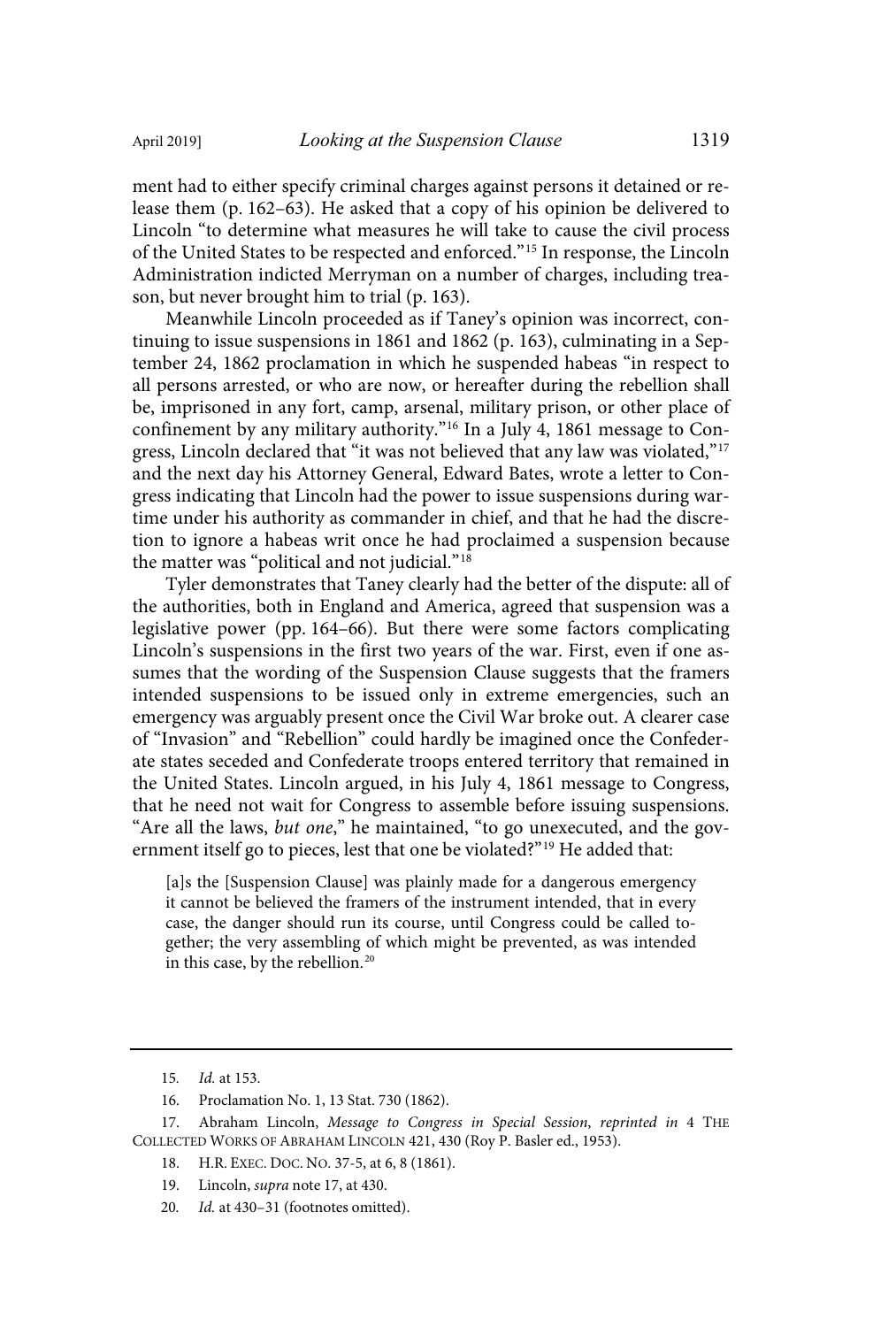Eventually, in March 1863, Congress passed legislation authorizing Lincoln to suspend habeas corpus.<sup>21</sup> It had debated doing so since the outbreak of the war, indicating that some of its members remained concerned about abuses of executive power, even in a wartime setting. Tyler suggests that the principal reason Congress resolved to give Lincoln authority to suspend habeas was the growing number of lawsuits against federal officials by persons being detained, most of which cited Taney's opinion in Ex parte Merryman that executive suspensions were unconstitutional (p. 169). She presents evidence that some members of Congress viewed executive suspensions as an "emergency" power, becoming necessary because there were numerous acts through which rebels could undermine the Union war effort without exposing themselves to treason prosecutions.<sup>22</sup> Congress's authorization to Lincoln was carefully worded: he was "authorized to suspend the privilege"<sup>23</sup> of habeas corpus rather than "hereby authorized," leaving open the question whether he had the power in the first place.<sup>24</sup> In the wake of that authorization, Lincoln issued sweeping suspensions for the remainder of the war, and although Congress required lists of all detained prisoners to be provided in states where courts remained open, few lists were ever provided, and Lincoln's suspensions remained in effect a year after the Confederates surrendered (pp. 170–71).

Let us consider the effect of the information Tyler presents about Lincoln's suspensions of habeas in the Civil War in light of her argument that the habeas privilege was expected to remain intact in wartime. There is evidence from the Congressional debates over the 1863 Habeas Corpus Act that some members of Congress thought that suspension was necessary because otherwise "rebellious" activities that did not amount to treason could not be made a basis for detaining persons. For those persons, suspension seems to have been regarded as an "emergency" power made imperative by the exigencies of war and rebellion. But that view of suspension can be seen as having contradictory implications for Tyler's thesis. On the one hand the privilege of habeas might be seen as remaining intact in wartime, creating a dilemma for officials who might want to detain persons they suspected of committing acts inimical to a war effort, but whose acts had not yet risen to the level of treason or other crimes. On the other hand—this seems to have been Lincoln's reasoning—the fact of war, by definition, created a rationale for suspending the privilege: a war (especially the Civil War) was unquestionably an "Invasion" and a "Rebellion" imperiling "public Safety." Thus, as

<sup>21.</sup> Act of March 3, 1863, ch. 81, 12 Stat. 755 (amended 1866, 1867).

<sup>22.</sup> P. 170 n.50 (referring to statements made in debates over the 1863 Act (citing CONG. GLOBE, 37th Cong., 3d Sess. 1092, 1194, 1206 (1863))). For more detail, see Tyler, Suspension as an Emergency Power, supra note 2, at 637–55.

<sup>23.</sup> Act of March 3, 1863 § 1, 12 Stat. at 755.

<sup>24.</sup> See the statement of Senator James Bayard in CONG. GLOBE, 37th Cong., 3d Sess. 1094 (1863), referring to the wording as "intentionally ambiguous."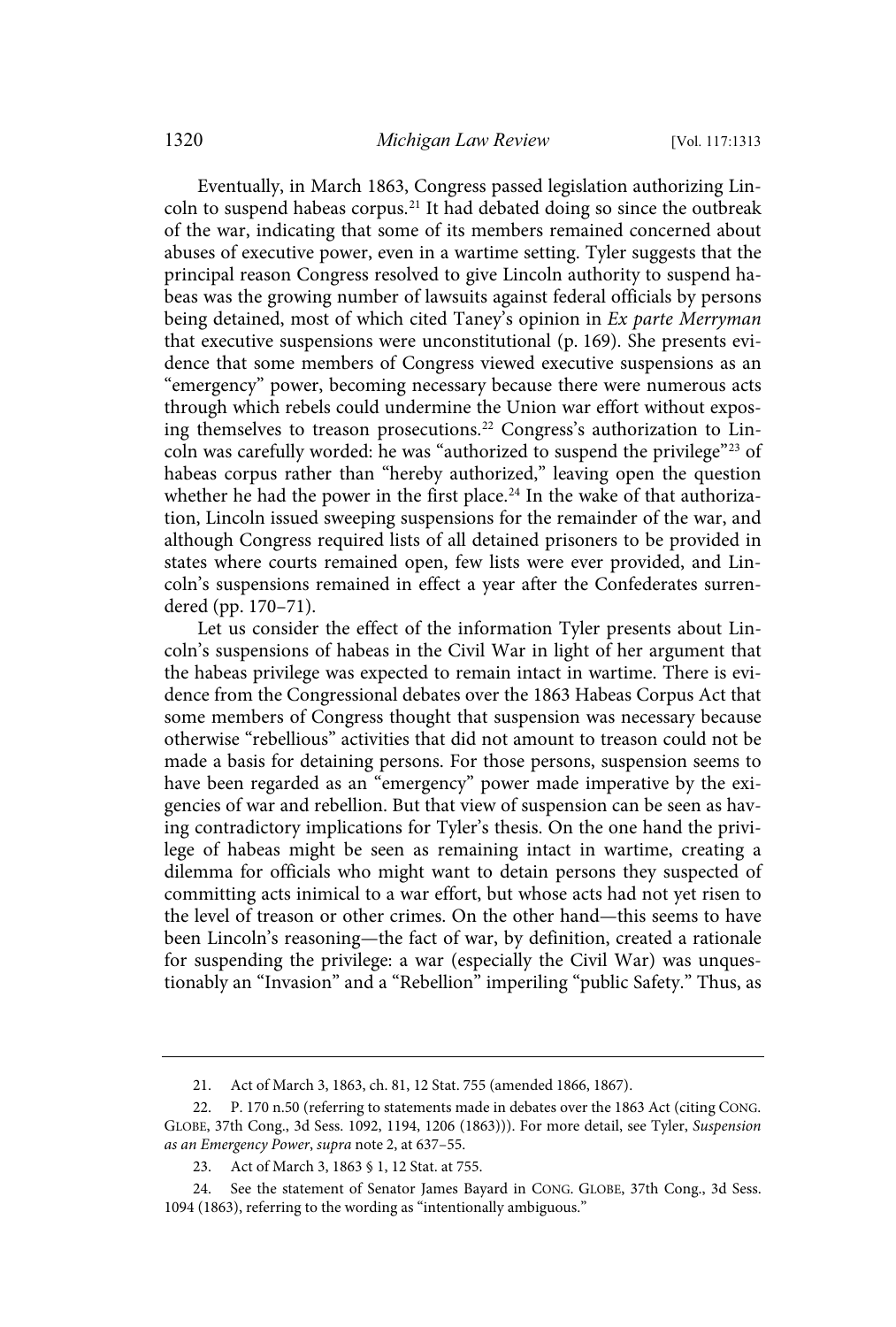a practical matter, the outbreak of war had the effect of justifying suspension of the privilege, and as a result the privilege really did not exist in wartime.

Some of the members of Congress who debated the Habeas Corpus Act of 1863 may well have had constitutional or other scruples about wholesale preventive detentions of persons suspected of undermining the Union war effort. But Lincoln does not seem to have had any such scruples: he began issuing suspensions almost immediately after the fall of Fort Sumter, continued to do so despite Taney's ruling in Ex parte Merryman, and by the end of the war had suspensions in place that applied to a great variety of persons (p. 159). Moreover, Congress did not seem to think there was anything inappropriate with Lincoln's issuing suspensions in 1861 and 1862, despite Merryman. Throughout the war,<sup>25</sup> there seems to have been an implicit understanding, on the part of the legislatures of both sides, that suspensions were a necessary component of allowing military officials to engage in preventive detention in order to foil plots and other activities designed to subvert the war effort, but that it was also necessary for public officials to regularly declare that the detention of citizens without any reasons being advanced for their incarceration was inconsistent with American ideals. One might describe that posture as honoring the privilege of the writ of habeas corpus in its breach.

#### IV. THE STATUS OF HABEAS DURING WORLD WAR II

Tyler argues that there was a rather sharp transition between understandings about the habeas privilege and suspension in the Civil War and the treatment of those doctrines during the Second World War. She calls the period of World War II one in which the Suspension Clause was "forgotten," meaning that persons suspected of hindering the war effort, including American citizens, were detained without habeas being suspended, and that when detentions were challenged in the courts the basis of the challenge was not the Suspension Clause (pp. 209, 229). It is, of course, important to Tyler's general thesis that suspension was widely understood, after the Civil War ended, "as a necessary predicate to detain persons who could claim the protection of domestic law outside the criminal process," and that "everyone at the time understood that with the lapsing of the suspension, those in custody had to be charged criminally or released" (p. 7). She maintains that "suspension finally became part of the American constitutional experience" during the Civil War, but that "the long-standing operation of the suspension model" assumed that, in times of war as well as times of peace, the privilege of the writ of habeas was invariably afforded to persons in custody, so that the only instance when they could be kept indefinitely in custody without being charged with a criminal offense was when habeas had been suspended (pp. 6–7). It was this "operation of the suspension model" that was "forgot-

<sup>25.</sup> President Jefferson Davis of the Confederacy issued three suspensions as well, although the Confederate Congress insisted that it authorize Davis's suspensions and often sought to limit their duration. For more detail, see pp. 187–92.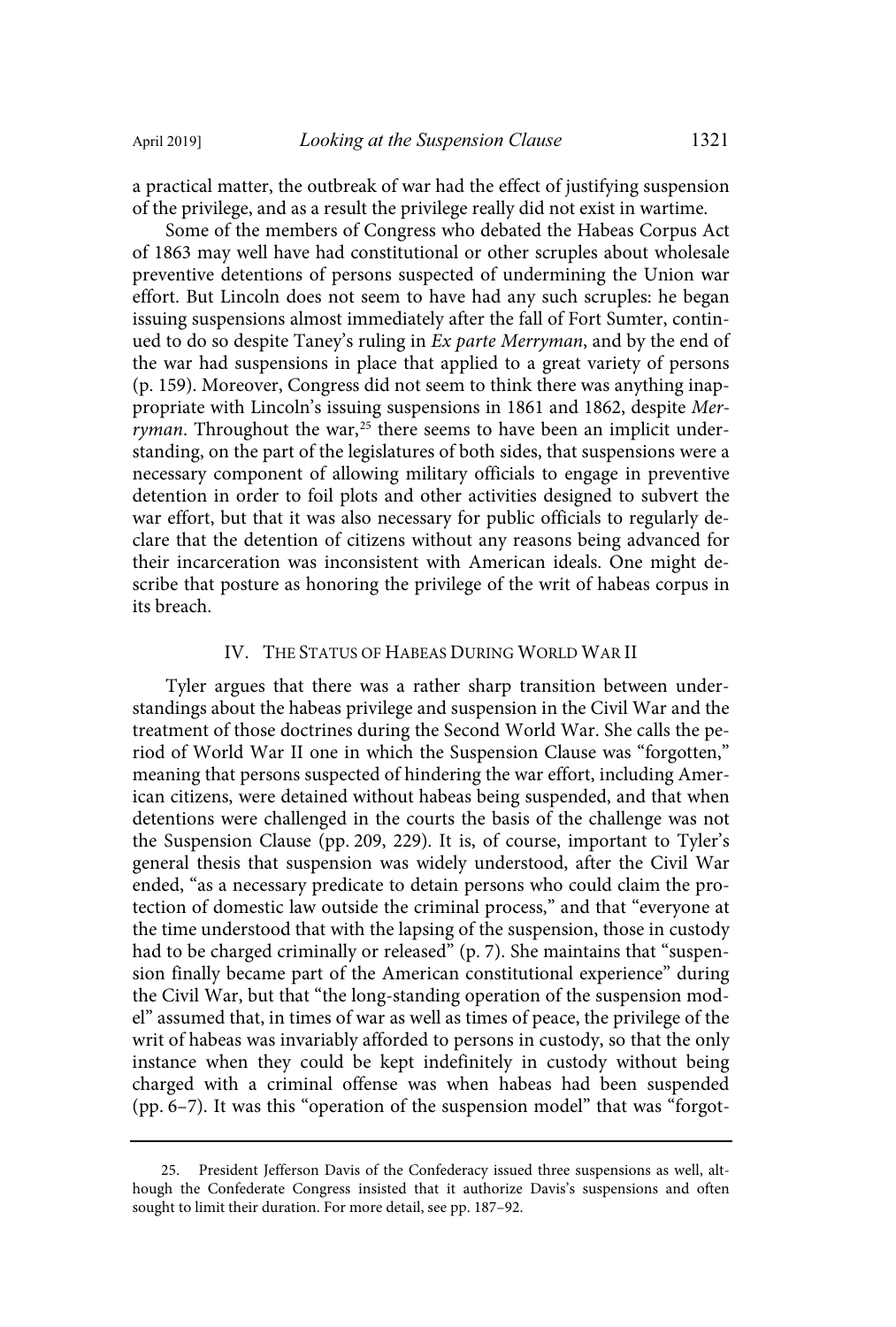ten" in World War II, when American citizens, as well as aliens, were detained indefinitely without habeas being suspended.

Once again it matters whether one endorses Tyler's thesis that the habeas privilege remained intact during wartime in assessing her claim that the Suspension Clause was "forgotten" during World War II. If, rather than "everyone" understanding that the privilege of the writ was a bedrock principle for all times and only failed to exist when it was affirmatively suspended, the understanding of the status of habeas in wartime periods such as the Civil War was more complicated, with the principle of the writ's protection being rhetorically endorsed but recognized as being tacitly as well as explicitly suspended by the exigencies of war, the question whether the Suspension Clause was "forgotten" during World War II might need to be put differently. If, in times of war, the habeas privilege, when invoked on behalf of potential "enemies" opposing a war effort, is understood to be tacitly suspended because detaining such enemies potentially advances the course of the war, and forcing officials to charge each of them criminally or release them potentially undermines it, then the Suspension Clause is not "forgotten" during wartime; instead its broad applicability is "remembered." Indefinite detentions of "suspicious" persons comes to be seen as a natural and necessary component of fighting a war against enemies.

One may believe, as Tyler does, that such a posture is inconsistent with the importance American law accords to civil liberties, and that when persons are detained without trial for indefinite periods the bedrock protection afforded Americans by the habeas privilege is undermined (p. 276). In her historical narrative of habeas Tyler presents the comments of several actors endorsing that belief, including Edward Coke, whom she quotes as saying that if a detention could be justified merely "for matter[s] of state," then "we are gone, and we are in a worse case than ever," for "we shall leave Magna Carta and  $\dots$  make [it] fruitless."<sup>26</sup> But against such affirmations of the habeas privilege are Lincoln's comments in an 1863 letter about the effect of suspension in the Civil War. "[A]rrests are made," he noted, "not so much for what has been done, as for what probably would be done . . . . for the preventive . . . . Of how little value the [Suspension Clause] . . . will be rendered[] if arrests shall never be made until defined crimes shall have been committed . . . . "27

Lincoln then gave an illustration of the potential effect of habeas during wartime. Suppose, he asked, the Union Army had arrested Confederate military leaders who were still in Union territory at the outset of the war and detained them. "Unquestionably," he suggested, "if we had seized and held them, the insurgent cause would be much weaker. But no one of them had then committed any crime defined in the law. Every one of them if arrested

<sup>26.</sup> P. 18 (quoting 3 COMMON DEBATES 1628, at 95 (Robert C. Johnson et al. eds., 1977) (remarks of Sir Edward Coke in an April 26, 1628 debate in Parliament)).

<sup>27.</sup> Letter from Abraham Lincoln to Erastus Corning et al. (June 12, 1863), in 6 THE COLLECTED WORKS OF ABRAHAM LINCOLN, supra note 17, at 260, 265.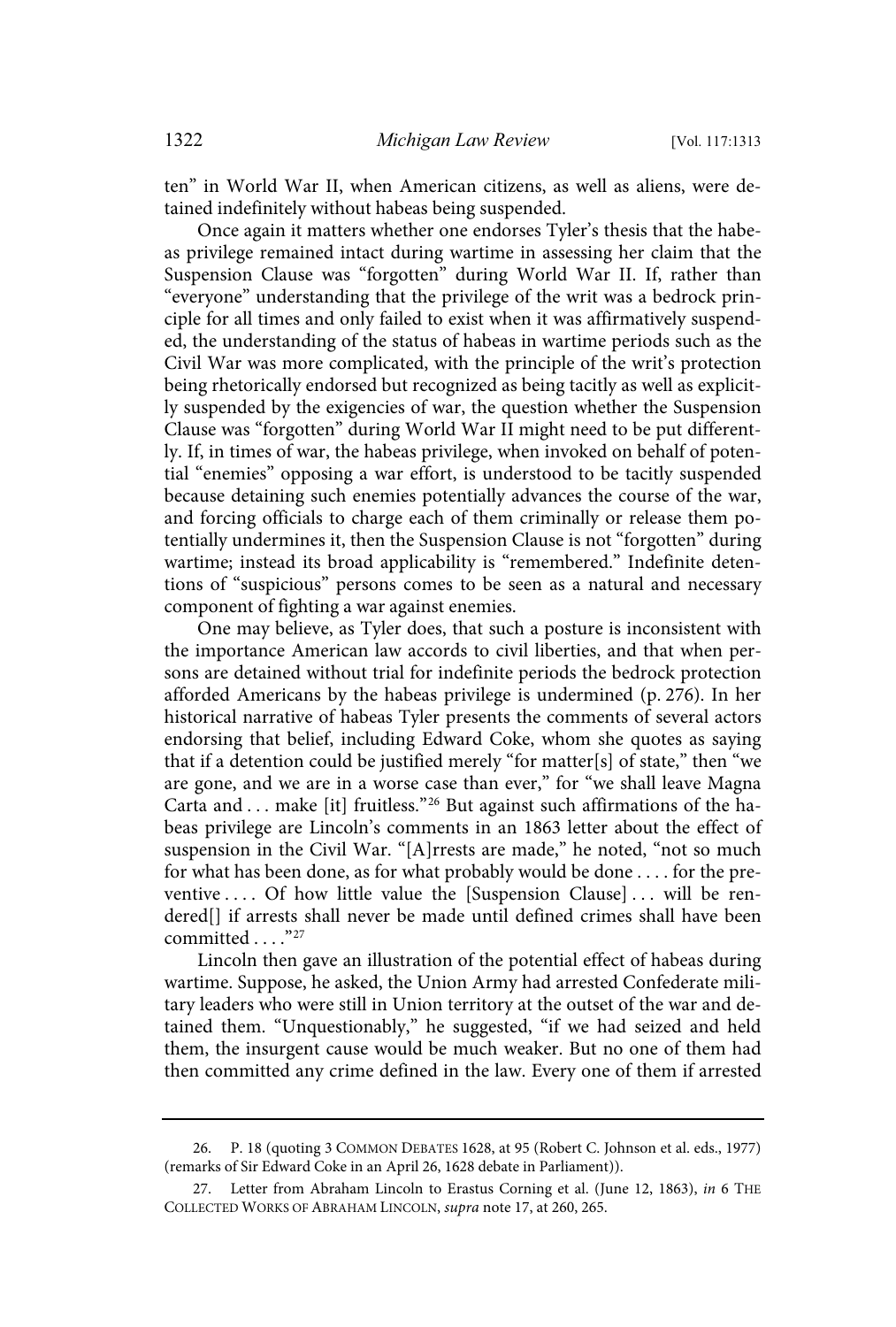would have been discharged on Habeas Corpus, were the writ allowed to operate."<sup>28</sup> "[T]he time [is] not unlikely to come," Lincoln wrote, "when I shall be blamed for having made too few arrests rather than too many."<sup>29</sup> Here, once again, the Suspension Clause seems to have been remembered rather than forgotten in wartime.

Whether or not one is persuaded that the status of habeas in wartime might be more equivocal than Tyler's account suggests, there can be no gainsaying that the incarceration of over 120,000 individuals of Japanese descent, over 70,000 of them American citizens (p. 209), in "Relocation Centers" in west coast states pursuant to a February 19, 1942 executive order issued by President Franklin Roosevelt,<sup>30</sup> was one of the most massive preventive detention efforts in history. The order directed individuals of Japanese descent to report immediately to Assembly Centers prior to being relocated to Relocation Centers, excluded them from designated "military areas" in west coast states, and imposed curfews on them without any investigation of their loyalty to the United States, their behavior in general, or whether they were citizens or aliens.<sup>31</sup>

Several U.S. officials involved in the process that eventually produced Executive Order 9066, including Francis Biddle, the Attorney General, believed that American citizens of Japanese descent could not be detained without a suspension of the habeas privilege. On January 24, 1942, Biddle wrote a letter to that effect to Leland Ford, a member of Congress from California.<sup>32</sup> And on February 2, 1942, James H. Rowe, Jr., an assistant to Biddle, wrote Roosevelt's private secretary, Grace Tully, that any effort to move individuals of Japanese descent out of California, one of the options being considered, "would probably require suspension of the writ of habeas corpus and my estimate of the country's present feeling is that we would have another Supreme Court fight on our hands."<sup>33</sup> There were other objections to mass detention of Japanese expressed within the Roosevelt Administration: the FBI had not found evidence of espionage or sabotage within Japanese communities;<sup>34</sup> a January, 1942 report from Naval Intelligence had concluded that "the most dangerous" Japanese were already in custody or had been

32. Letter from Francis Biddle to Leland Merritt Ford (Jan. 24, 1942), microformed on DOCUMENTS OF THE COMMISSION ON WARTIME RELOCATION AND INTERNMENT OF CIVILIANS 5739, 5740, reel 5, 417–18 (Univ. Publ'ns of Am.), quoted in p. 225.

33. P. 225 (quoting Memorandum from James H. Rowe, Jr., Assistant to the Attorney General, to Grace Tully, Private Secretary to the President (Feb. 2, 1942) (on file with the Franklin D. Roosevelt Presidential Library, Hyde Park, N.Y.)).

<sup>28.</sup> Id.

<sup>29.</sup> Id.

<sup>30.</sup> Exec. Order No. 9066, 3 C.F.R. 1092 (1942). A subsequent order, Exec. Order No. 9102, 3 C.F.R. 1123 (1942), established the War Relocation Authority to administer the relocation centers.

<sup>31.</sup> See pp. 227-28.

<sup>34.</sup> FBI Director J. Edgar Hoover sent a report to that effect to Attorney General Francis Biddle on February 9, 1942. See FRANCIS BIDDLE, IN BRIEF AUTHORITY 221–22 (1962).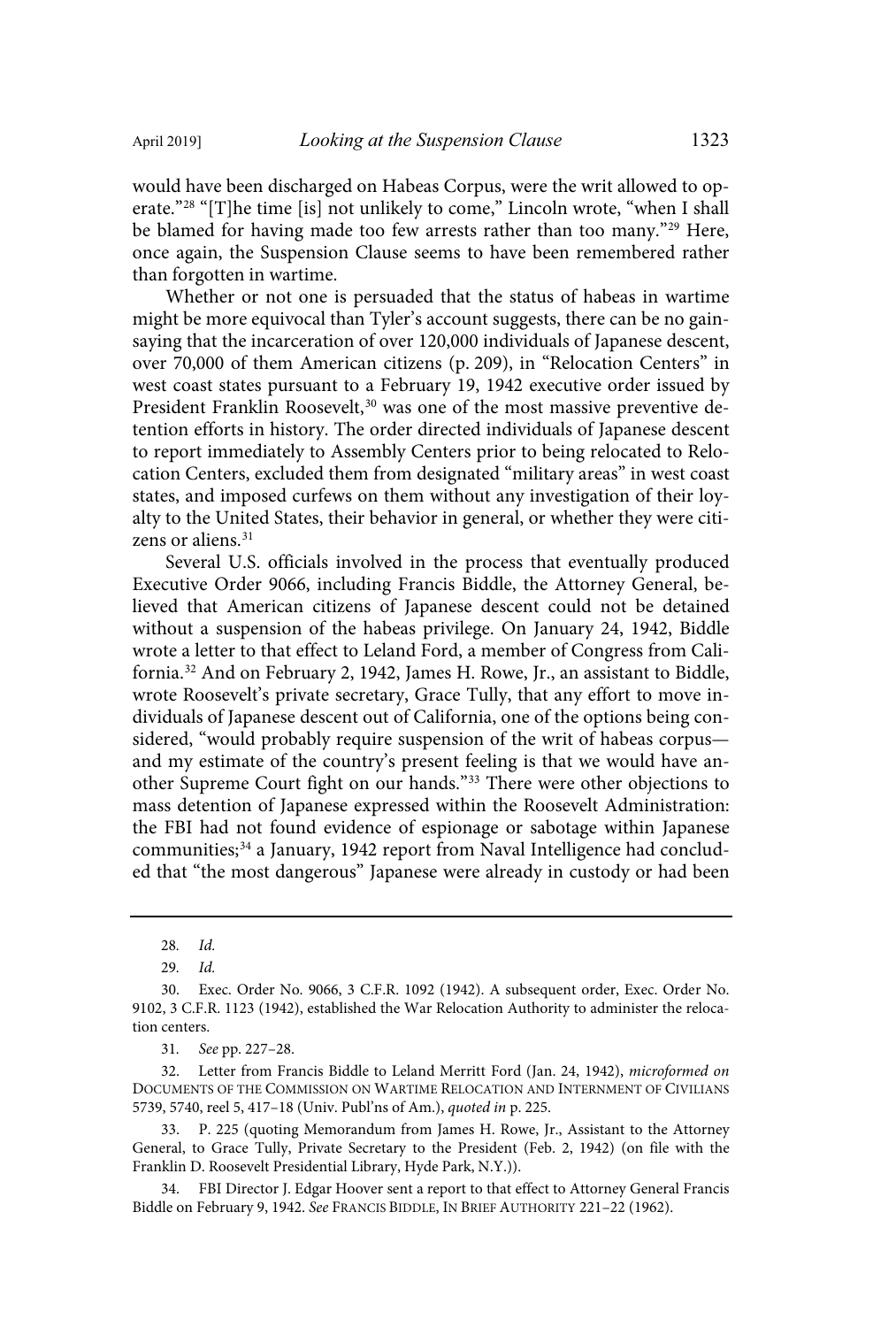identified by the Navy or the FBI;<sup>35</sup> and John J. McCloy, the Assistant Secretary of War, had indicated in a February 3, 1942 telephone conversation with General John L. Dewitt, Commander of the Western Defense Command, that mass detentions of individuals of Japanese descent might require "suspending writs of Habeas Corpus and . . . getting into very important legal complications."<sup>36</sup>

On February 19, Roosevelt issued Order 9066.<sup>37</sup> Biddle, who had previously received a memorandum from Benjamin Cohen concluding that "[s]o long as a classification of persons or citizens is reasonably related to a genuine war need and does not under the guise of national defense discriminate . . . for a purpose unrelated to the national defense, no constitutional guaranty is infringed,"<sup>38</sup> would acquiesce in the decision to issue the order.<sup>39</sup> The order, justified on the ground that "the successful prosecution of the war requires every possible protection against espionage and against sabotage to national-defense material, national-defense premises, and national-defense utilities," authorized the War Department to designate and regulate "military zones" on the west coast and to exclude persons from those areas.<sup>40</sup> Even though only about ten percent of the individuals of Japanese descent living on the west coast lived near areas connected to national defense, the overwhelming majority of the Japanese population residing in west coast states was brought within the order (p. 399 n.85). The order technically covered German and Italian populations as well, but no members of those populations were relocated.<sup>41</sup>

36. Cf. p. 226 (quoting PETER IRONS, JUSTICE AT WAR 47 (1983) (reproducing a transcript of McCloy's February 3, 1942 telephone conversation with DeWitt)).

37. Exec. Order No. 9066, 3 C.F.R. 1092 (1942).

38. Memorandum from Benjamin Cohen et al. to Francis Biddle, quoted in MORTON GRODZINS, AMERICANS BETRAYED: POLITICS AND THE JAPANESE EVACUATION 256–57 (1949).

39. James Rowe subsequently suggested that Biddle "just folded under" when a "military" solution to the problem of mass detention was proposed. Interview by Amelia Fry with James H. Rowe in Washington D.C. (Mar. 1, 1971), in THE EARL WARREN ORAL HISTORY PROJECT: JAPANESE-AMERICAN RELOCATION REVIEWED; VOLUME 2, DECISION AND EXODUS (1976), http://content.cdlib.org/view?docId=ft667nb2x8&brand=calisphere&doc.view=entire\_ text [https://perma.cc/56N8-44PG], quoted in p. 227.

40. Exec. Order No. 9066, 3 C.F.R. 1092 (1942).

41. In his final recommendations to Roosevelt on "Japanese Evacuation from the West Coast," delivered on February 13, 1942, DeWitt stated that "[t]he Japanese race is an enemy race and while many second and third generation Japanese born on United States soil, possessed of United States citizenship, have become 'Americanized,' the racial strains are undiluted." J.L. DEWITT, U.S. ARMY, FINAL REPORT: JAPANESE EVACUATION FROM THE WEST COAST 1942, at 34 (1943), quoted in p. 230. DeWitt subsequently testified before Congress that the Japanese were "a dangerous element. There is no way to determine their loyalty. . . . It makes no difference whether he is an American citizen, he is still a Japanese." Investigation of Congested Areas: Hearing on H. Res. 30 Before a Subcomm. of the H. Comm. on Naval Affairs, 78th

<sup>35.</sup> P. 226 (quoting Memorandum from Lieutenant Commander Kenneth D. Ringle to Chief of Naval Operations (Jan. 26, 1942) (on file with the National Archives, Washington, D.C.)).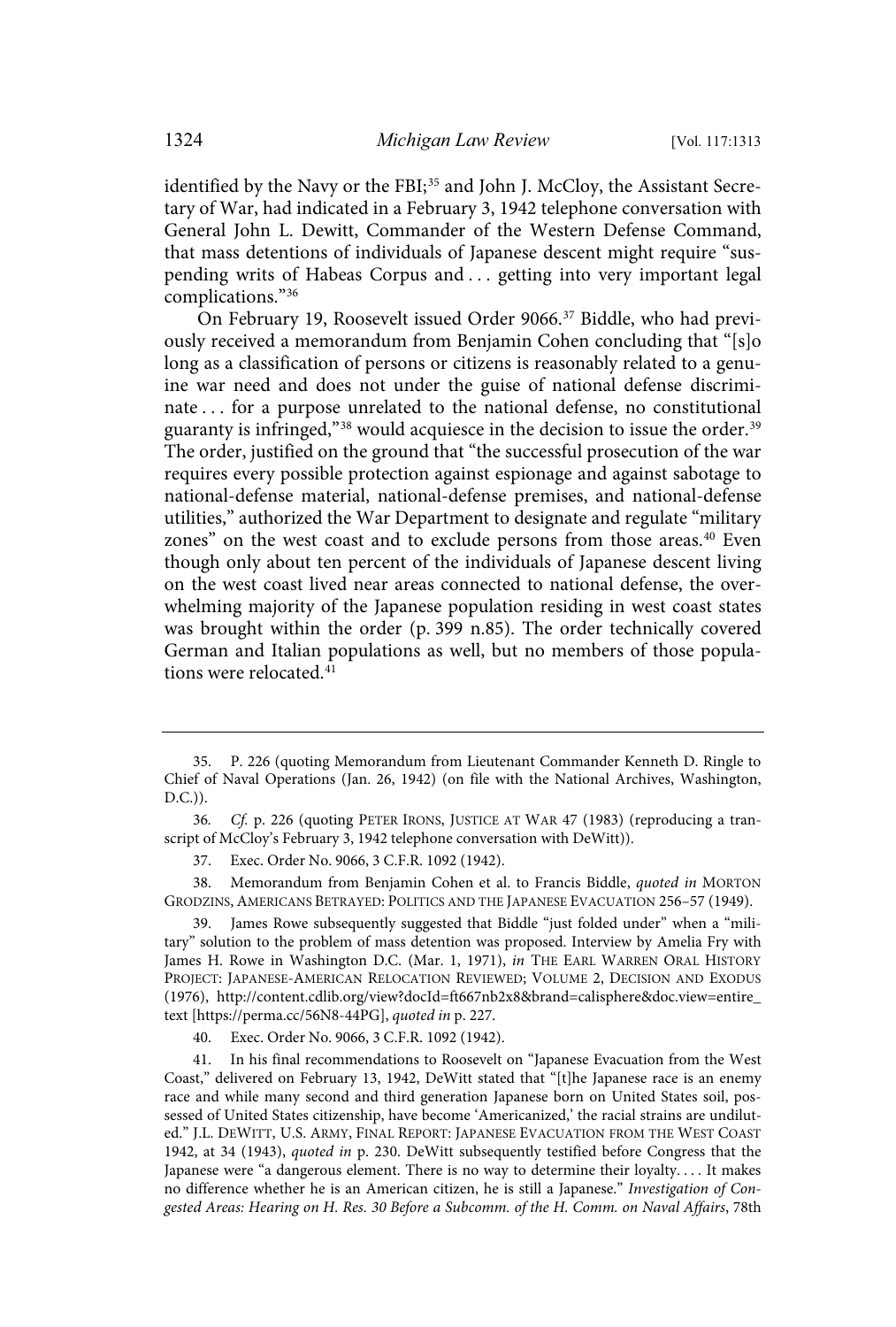All in all it was a notorious episode, made all the more so by the Supreme Court's sustaining the constitutionality of Executive Order 9066's being applied to individuals of Japanese descent but not to other "enemy" populations in *Hirabayashi v. United States<sup>42</sup> and Korematsu v. United States.<sup>43</sup>* But Tyler's principal interest in reviewing the mass detention of individuals of Japanese descent is to note that after the initial concern of Roosevelt Administration officials that a mass detention of people of Japanese descent might require the issuance of suspensions, the Suspension Clause implications of the relocation policy were "forgotten," (p. 209) not only by the officials authorizing the policy but by lawyers and judges in the courts where the policy was challenged on constitutional grounds. No Suspension Clause arguments on behalf of detainees were advanced in Hirabayashi or Korematsu, and when the lawyers for Mitsuye Endo, an American citizen of Japanese descent who was confined in two relocation centers during the war, filed a habeas petition for her release and argued that she could not be detained without a criminal charge absent a congressional suspension, the government did not engage with that argument (pp. 231, 234–36). Instead, the government conceded that Endo was a loyal citizen and that it was beyond the powers of the War Relocation Authority to "detain citizens against whom no charges of disloyalty or subversiveness have been made for a period longer than that necessary to separate the loyal from the disloyal."<sup>44</sup> Endo had been detained from 1942 on.<sup>45</sup> The government's concession about Endo's loyalty gave the Supreme Court an opportunity to avoid deciding Endo's case on constitutional grounds, which it took.<sup>46</sup>

Tyler suggests that even if one puts aside the obviously discriminatory features of the Japanese relocation policy, it was not justifiable. First, she suggests that the west coast was never under martial law at any time during the war: civilian courts were open and there were no active military operations in the United States (p. 238). Second, she believes that "any suspension declared during World War II [in the continental United States] would have been constitutionally problematic" (p. 238). There was no "factual support for the internment policy"—no evidence of espionage or sabotage by people of Japanese descent—and thus no basis for concluding that "Invasion" or "Rebellion" was taking place (p. 239). Consequently, she argues, the privilege

Cong., 739–40 (1943) (statement of Lt. Gen. John L. DeWitt, Commanding General of Western Defense Command).

- 44 . Ex parte Endo, 323 U.S. 283, 294–95 (1944).
- 45. *Id.* at 285.

46. Id. at 297. As Justice William O. Douglas's opinion for a unanimous Court put it, "We are of the view that Mitsuye Endo should be given her liberty. In reaching that conclusion we do not come to the underlying constitutional issues which have been argued. For we conclude that, whatever power the War Relocation Authority may have to detain other classes of citizens, it has no authority to subject citizens who are concededly loyal to its leave procedure." Id.

<sup>42. 320</sup> U.S. 81 (1943).

<sup>43. 323</sup> U.S. 214 (1944), abrogated by Trump v. Hawaii, 138 S. Ct. 2392 (2018).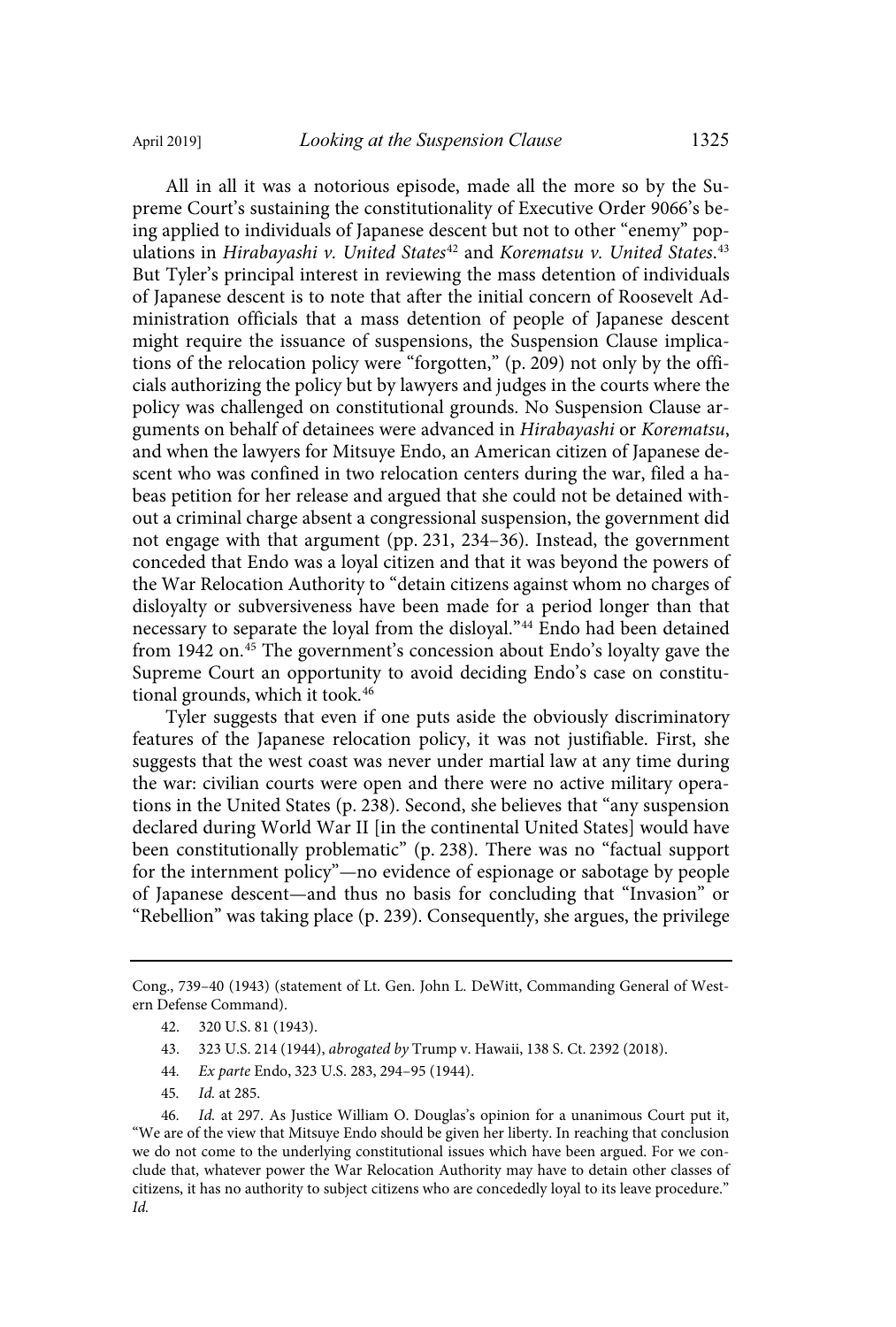of habeas remained in effect, so any person detained in a relocation center and not charged with a criminal offense could have filed a habeas petition and should have been released unless the government could show evidence of criminal activity.<sup>47</sup> Instead, all of those issues were bypassed— "forgotten"—by the decision to justify Executive Order 9066 on the grounds of "military necessity," without any actual showing that it was "necessary" to engage in mass detentions of individuals of Japanese descent in order to support the war effort.

Those arguments were surely on the minds of the officials who eventually resolved to have Roosevelt issue the order. Why, then, was that decision made? If the indefinite detention of citizens without criminal charges could be challenged through habeas petitions, and suspension of the habeas privilege was not feasible, and there was no compelling evidence of rampant disloyalty in the Japanese population, why engage in the massive roundup and relocation of individuals of Japanese descent in west coast states, which required the building and staffing of relocation centers and the housing of their residents, possibly for many years? Part of the reason may have been panic: after Pearl Harbor the Japanese navy appeared to have assumed control of the Pacific, and Japanese submarines had been observed off of the west coast of America.<sup>48</sup> Part of it was undoubtedly driven by racist stereotypes: perceptions that Japanese were "inscrutable" and thus their loyalty impossible to determine; resentment among some nativist west coast groups at the commercial success of Japanese-American farmers and businesses.

But another reason is captured in two comments made by persons involved in the process that led to Order 9066. One was by McCloy after a meeting with Roosevelt and officials of the War Department prior to the order being issued. McCloy subsequently noted that Roosevelt took winning the war to be his first priority, and concluded that since the military had the prime responsibility for achieving victory, they would have his full support. "We have carte blanche to do what we want to as far as the President is concerned," Biddle recalled McCloy saying after the meeting.<sup>49</sup> The other comment was made by Biddle himself. "I do not think [Roosevelt] was much concerned with the gravity or implications [of issuing the order],"<sup>50</sup> Biddle wrote in his memoirs. "Nor do I think that the constitutional difficulty plagued him—the Constitution has never greatly bothered any wartime President."<sup>51</sup>

Here, once again, one sees government officials with legal training, in a wartime setting, rhetorically invoking the constitutional difficulties that arise when American citizens are indefinitely detained without the habeas privilege being suspended (and possibly the difficulties in meeting the require-

51. Id.

<sup>47.</sup> See p. 242.

<sup>48.</sup> See p. 223.

<sup>49.</sup> BIDDLE, supra note 34, at 218 (statement of Assistant Secretary John J. McCloy).

<sup>50.</sup> *Id.* at 219.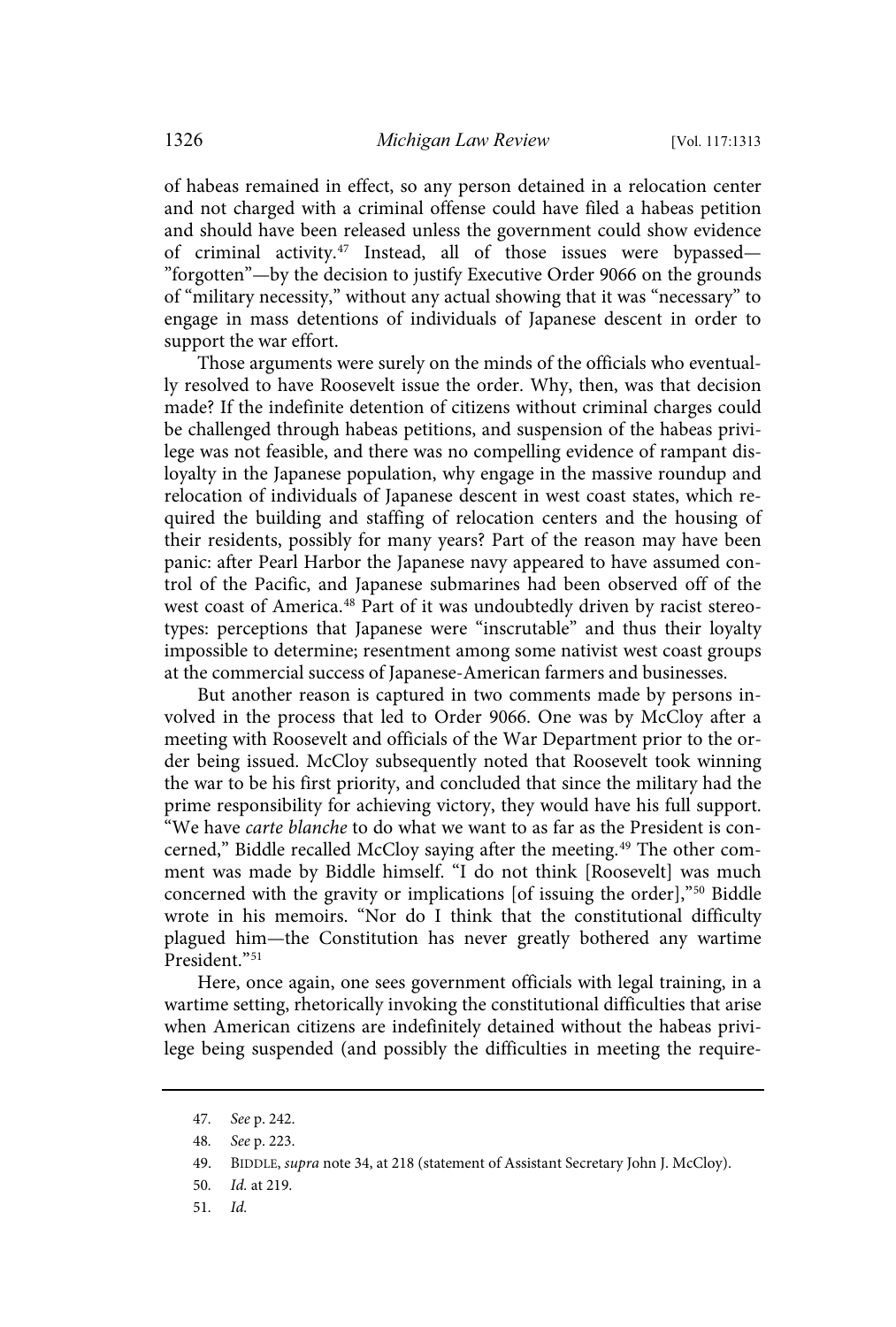ments of the Suspension Clause), while at the same time acknowledging that as a practical matter any provision of the Constitution, including the Suspension Clause, was not much of a "bother" in wartime. In making the decision to issue Executive Order 9066 and set the relocation policy in motion, Roosevelt and his advisors may not have "forgotten" the Suspension Clause; they may have remembered that it was of little effect when a war was going on.

There is another episode involving Roosevelt, Biddle, the Suspension Clause, and the Supreme Court which arguably supports that conclusion. The episode resulted in the 1942 decision of the Court in Ex parte Quirin,<sup>52</sup> which Tyler discusses, but in connection with that case's standing as something of a precedent for the Court's 2004 decision in Hamdi v. Rumsfeld $53$ (pp. 253–60). I am interested in Quirin as a wartime Suspension Clause case.

In Quirin, eight agents of the Nazi government, two of whom were arguably American citizens,<sup>54</sup> were taken into custody by the FBI after landing boats on Long Island and the Florida coast and traveling inland, with the ostensible purpose of carrying out sabotage operations, such as blowing up bridges, in the United States.<sup>55</sup> As soon as they were arrested, many of the same Roosevelt Administration officials that had debated the issue of detaining Japanese-Americans on the west coast discussed what to do with the alleged saboteurs (p. 253). The difficulty, as it had been with the incidents that triggered Lincoln's wartime suspensions, was that the agents had not actually committed any sabotage. They had entered the United States illegally, and removed and buried their German uniforms, but they had been arrested before doing anything else.<sup>56</sup> Biddle and Secretary of War Henry Stimson, who were involved in the discussion about the agents, both believed that nothing the agents had done would merit them criminal sentences of any particular duration in civilian courts (p. 254). Even the noncitizen agents would not be subject to lengthy sentences under existing federal statutes.<sup>57</sup>

Biddle eventually recommended trying all the agents before a military tribunal constituted by Roosevelt for that purpose. He made that recommendation in a memorandum to Roosevelt on June 30, 1942, and Roosevelt created a special military commission on July 2 (pp. 254 & 412 n.45). In his memorandum, Biddle had argued that a military commission could decide the agents' fate far more quickly than a civilian court, that treating the epi-

- 55 . Quirin, 317 U.S. at 21.
- 56. Id.

<sup>52. 317</sup> U.S. 1 (1942).

<sup>53. 542</sup> U.S. 507 (2004) (plurality opinion in part).

<sup>54.</sup> The agents who arguably held American citizenship were Ernest Peter Burger and Herbert Hans Haupt. P. 253.

<sup>57.</sup> In a 1997 article, Boris Bittker, who had been involved with the Quirin case as a government lawyer during World War II, recalled that the maximum sentence that could be imposed on the noncitizen agents was two years imprisonment. Boris I. Bittker, The World War II German Saboteurs' Case and Writs of Certiorari Before Judgment by the Court of Appeals: A Tale of Nunc Pro Tunc Jurisdiction, 14 CONST. COMMENT. 431, 434 (1997).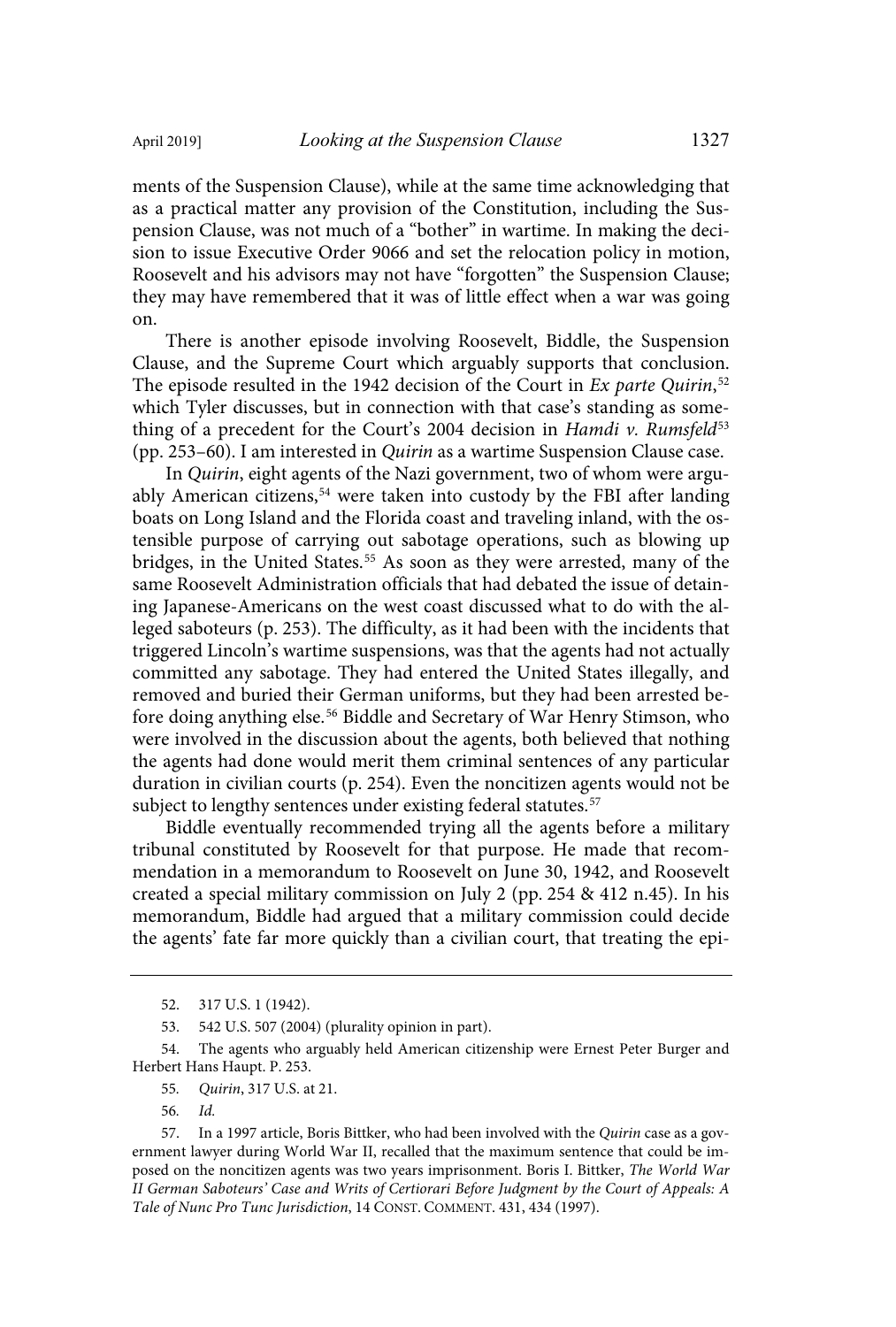sode as a violation of the laws of war by enemies would make it easier to dispose of, and that under the laws of war the government could ask for the death penalty.<sup>58</sup> When Roosevelt first learned of the agents' arrest, he proposed trying them for treason, but Biddle cautioned that in the case of the two agents who were reportedly American citizens, treason convictions might be difficult to obtain, given the constitutional requirement for that crime.<sup>59</sup> Biddle also noted that if the two citizen agents were tried for treason, that might suggest that they were entitled to bring habeas petitions arguing that they be tried in a civilian court.<sup>60</sup>

Roosevelt was convinced by Biddle's memorandum and issued not only an order creating a military commission to try the agents but also an additional proclamation designed to cover the agents' case (p. 254). It read that

all persons who are subjects, citizens or residents of any nation at war with the United States or who give obedience to or act under the direction of any such nation, and who during time of war enter or attempt to enter the United States . . . and are charged with committing or attempting or preparing to commit sabotage, espionage, hostile or warlike acts, or violations of the laws of war, shall be subject to the law of war and to the jurisdiction of military tribunals; and that such persons shall not be privileged to seek any remedy or maintain any proceding [sic], directly or indirectly, or to have any such remedy or proceedings sought on their behalf, in the courts of the United States . . . . 61

In short, the privilege of the writ of habeas corpus was not available to any of the agents. Roosevelt had already told Biddle that he would not release the agents "to any United States marshal armed with a writ of habeas corpus."<sup>62</sup>

After the presentation of evidence at the agents' trial before the military commission, their counsel sought leave to file habeas petitions on their behalf before a federal district court (p. 255). That court denied habeas relief, citing Roosevelt's proclamation.<sup>63</sup> Counsel for the agents next sought to bypass the U.S. Court of Appeals for the District of Columbia Circuit and petition the Supreme Court of the United States directly. The Court granted that petition and agreed to meet in special session while the agents' trial was ongoing (p. 255). One day after oral argument, the Court issued a per curiam opinion in which it found that it had jurisdiction to hear the agents' challenges to the commission; that the commission was "lawfully constituted";

<sup>58.</sup> Memorandum from Francis Biddle to Franklin D. Roosevelt (June 30, 1942) (on file with the Franklin D. Roosevelt Presidential Library, Hyde Park, N.Y.), cited in p. 254.

<sup>59.</sup> P. 254; U.S. CONST. art. III, § 3, cl. 1 ("No Person shall be convicted of Treason unless on the Testimony of two Witnesses to the same overt Act, or on Confession in open Court.").

<sup>60.</sup> See p. 254.

<sup>61.</sup> Proclamation No. 2561, 3 C.F.R. 309 (1942), reprinted in 56 Stat. 1964 (1942).

<sup>62.</sup> BIDDLE, supra note 34, at 331 (statement of Franklin D. Roosevelt).

<sup>63</sup> . Ex parte Quirin, 47 F. Supp. 431 (D.D.C.), aff'd 317 U.S. 1 (1942).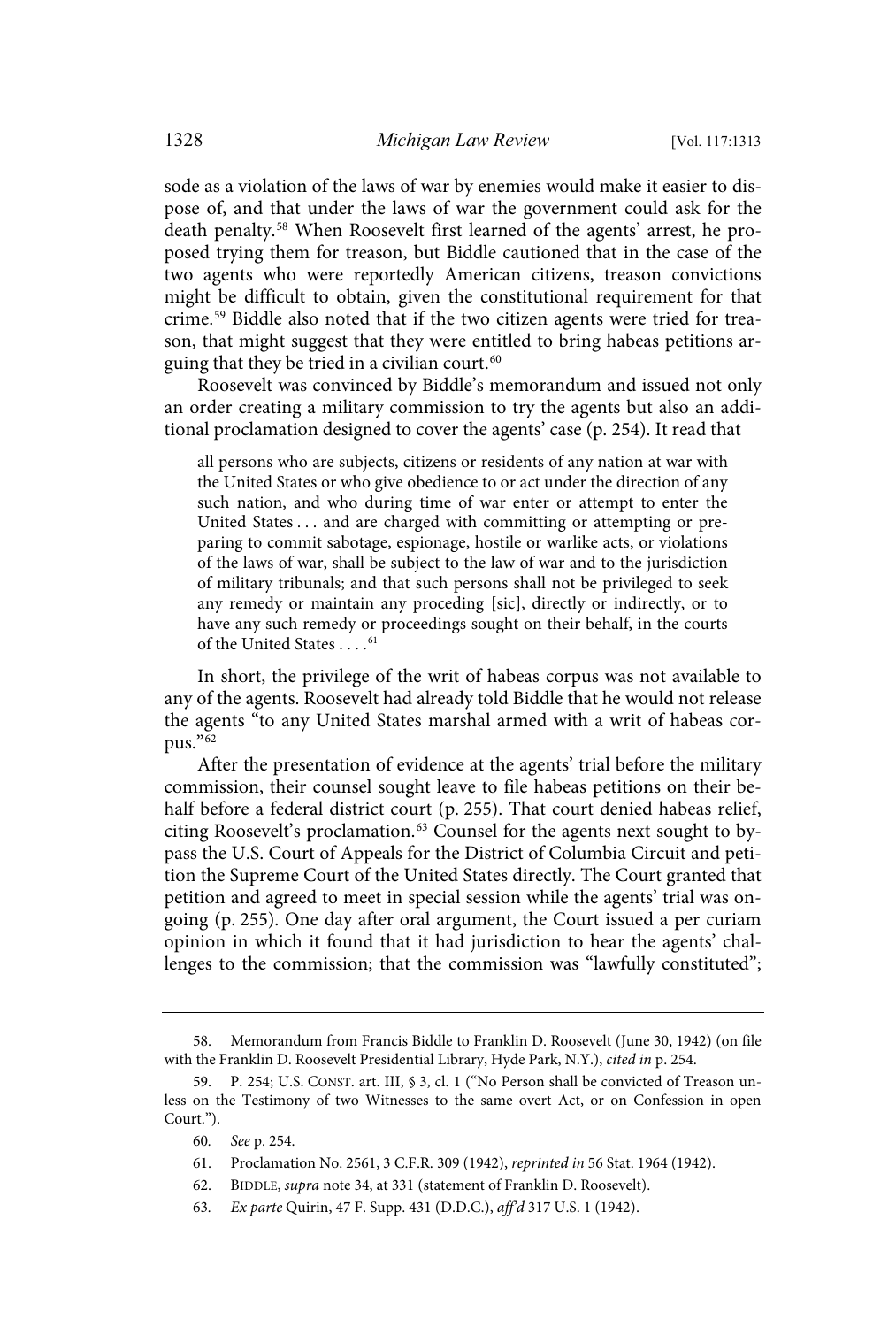that Roosevelt had the authority to bring charges against the agents before the commission; and that the agents were being lawfully detained.<sup>64</sup> The Court noted that it would produce a full opinion in the case after the opening of its October 1942 Term.<sup>65</sup>

Three days after the Court handed down a per curiam opinion, the military commission found all the agents guilty on all charges and sentenced them to death.<sup>66</sup> Three months later the Court issued an opinion seeking to justify its July disposition of Quirin (p. 256). The justices struggled mightily with that opinion (p. 256), eventually grounding it on two bases. One was that the agents were "enemy belligerents" not entitled to the protections of American civilians, so they could be tried by a military commission (p. 256). The other was that even if the Articles of War applied to their trial—which some justices believed, and which technically would have required the President, before acting on the judgment of the commission, to subject the record to the Judge Advocate General—that in itself did not provide a reason why the agents could get the benefit of habeas corpus.<sup>67</sup> The convoluted paragraph in which the Quirin court announced its rationale read as follows:

We need not inquire whether Congress may restrict the power of the Commander in Chief to deal with enemy belligerents. For the Court is unanimous in its conclusion that the Articles [of War] in question could not at any stage of the proceedings afford any basis for issuing [a] writ [of habeas corpus to the agents].<sup>68</sup>

Quirin meant that Roosevelt's proclamation had suspended habeas corpus for persons in the position of the saboteur agents. That might or might not have been, in 1942, a potentially large number of persons. But the Court had declared in Quirin that the agents were in "lawful custody" when detained by the commission; Roosevelt's proclamation had precluded their obtaining habeas relief.<sup>69</sup> It was, in effect, a suspension, and one not undertaken by Congress. So whatever one might think of the reasoning supporting Quirin, it was another example of the Suspension Clause's being "forgotten," or remembered to its disadvantage, in wartime.

- 67. Quirin, 317 U.S. at 47-48.
- 68. *Id.* at 47.
- 69. *Id.* at 48.

<sup>64</sup> . Ex parte Quirin, 317 U.S. 1, 18–19, 63 S. Ct. 1 (1942) (per curiam).

<sup>65.</sup> *Id.* at 18, 63 S. Ct. at 2.

<sup>66.</sup> P. 256. On hearing that sentence, Roosevelt commuted the sentences of Burger and George John Dasch, who, after unexpectedly encountering a member of the Coast Guard after landing their boat on a Long Island beach, sought to turn themselves in to the FBI and inform that agency about the remaining agents. See pp. 253, 256. The remaining saboteurs, including Haupt, were executed five days after the commission passed sentence on them. P. 256.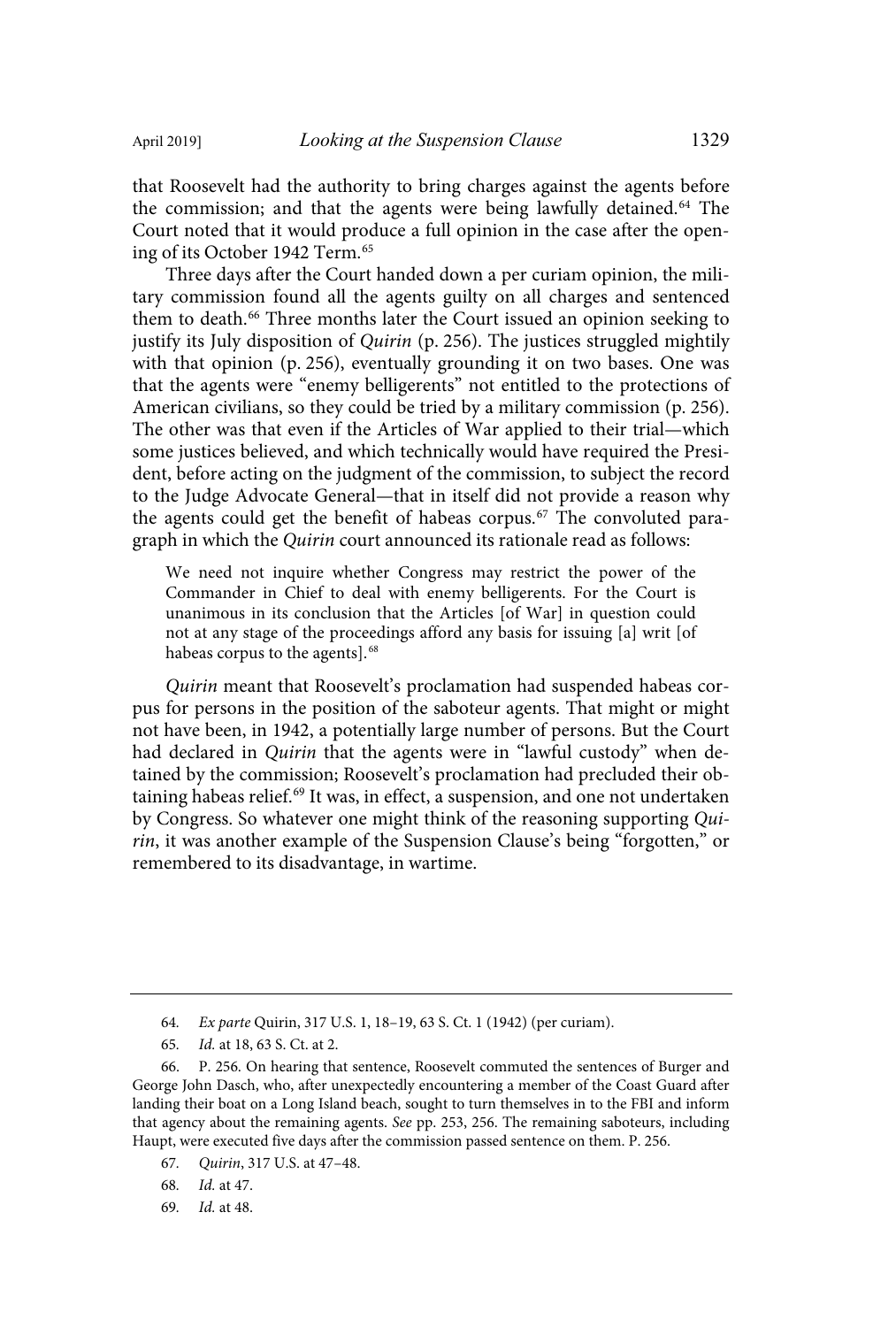#### V. HABEAS AND THE WAR ON TERROR

Quirin revived itself as a potential precedent in Hamdi, one of the Court's two principal "enemy combatant" cases arising out of the war against terrorism.<sup>70</sup> In Hamdi a U.S. citizen allegedly fighting for the Taliban in Afghanistan was captured and eventually brought to a military installation in South Carolina, where he was detained without criminal charges under the 2001 Authorization of the Use of Military Force (AUMF), passed by Congress in the wake of the September 11 terrorist attacks.<sup>71</sup> The AUMF authorized the President to use "all necessary and appropriate force" against nations and persons involved with or aiding the September 11 attacks;<sup>72</sup> under its auspices the U.S. government arrested and detained numerous "persons of interest" in connection with the attacks (p. 247). It designated some of those persons, including American citizens, as "enemy combatants," and held them in military custody without bringing charges.<sup>73</sup> It did not suspend habeas corpus.<sup>74</sup>

Yaser Hamdi was classified as an "enemy combatant," and his father filed a habeas petition on his behalf; before the Supreme Court, Hamdi's attorneys argued that his detention was unconstitutional in the absence of a habeas suspension (p. 249). The government countered that Hamdi's detention had been authorized by the AUMF and that he was not entitled to judicial review of the detention or of his classification as an "enemy combatant" (p. 249). When the case reached the Supreme Court, a plurality held that Hamdi could be detained under the AUMF as an "enemy combatant" but was entitled to a hearing on his status, which conceivably might be before a military tribunal, in which the liberty interest of the detainee could be weighed against the government's interest in preventing "enemies" captured in battle from returning to the battlefield.<sup>75</sup> The salient point of Hamdi, for present purposes, is the plurality's conclusion that a citizen could be detained as an "enemy combatant" even though habeas corpus had not been suspended.

Tyler argues that a "balancing test" for determining "enemy combatant" status "cannot be reconciled with the understanding of the suspension model that governed up to and during the American Revolution, Founding Era, Civil War, and Reconstruction periods" (p. 262). Under that model, the government, when it detained citizens on domestic soil, was forced to choose

<sup>70.</sup> The other case was Boumediene v. Bush, 553 U.S. 723 (2008), which Tyler discusses, but which I am not discussing because Tyler rightfully treats Boumediene as centering on the geographical reach of habeas corpus rather than any Suspension Clause issues. See pp. 255–56.

<sup>71.</sup> Hamdi v. Rumsfeld, 542 U.S. 507, 510 (2004) (plurality opinion).

<sup>72.</sup> Authorization for Use of Military Force, Pub. L. No. 107–40, § 2(a), 115 Stat. 224, 224 (2001) (codified in 50 U.S.C. § 1541 note (2012) (Authorization for Use of Military Force Against September 11 Terrorists)).

<sup>73</sup> . See p. 263.

<sup>74.</sup> See 115 Stat. 224.

<sup>75.</sup> Hamdi, 547 U.S. at 519, 529 (plurality opinion).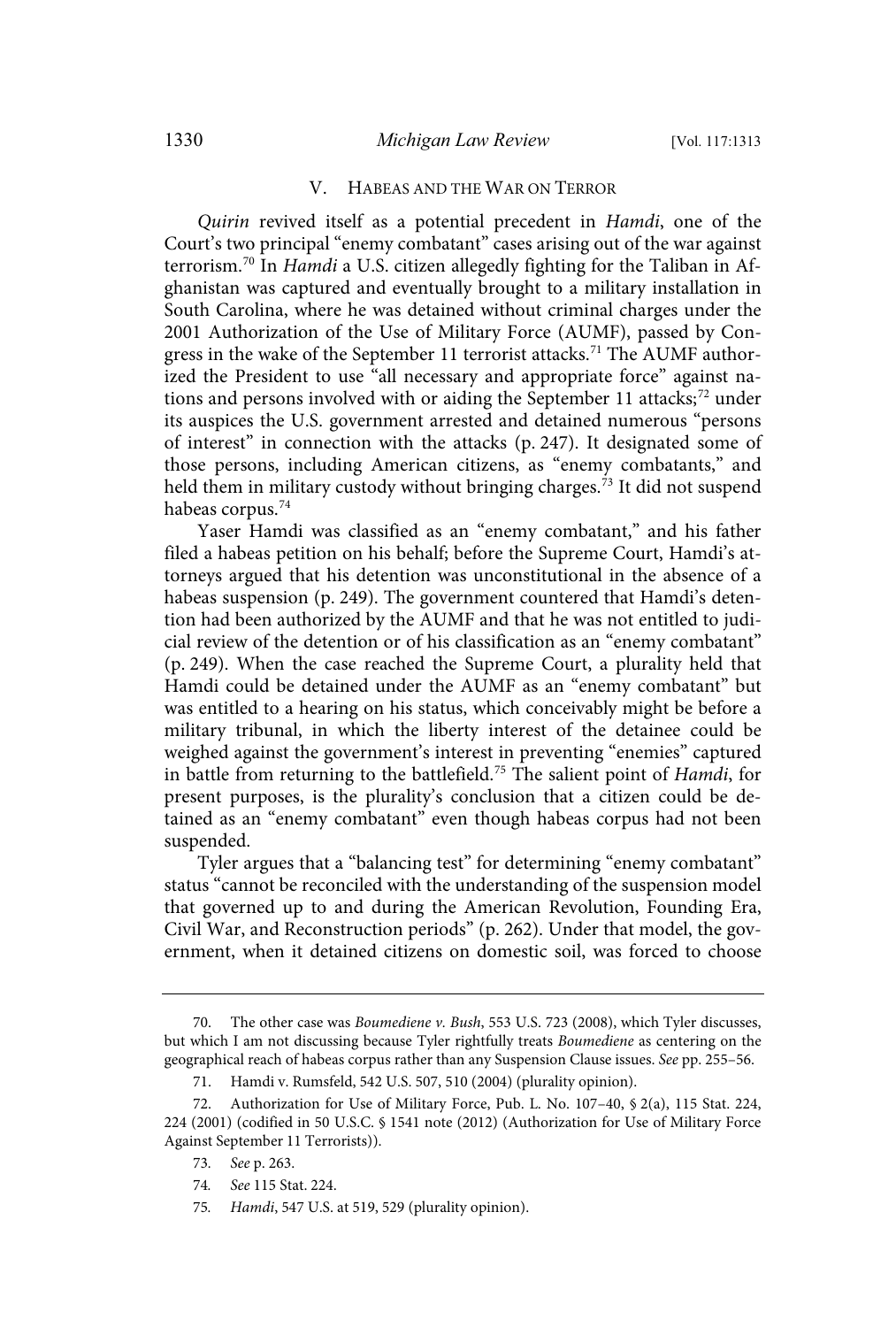between criminally prosecuting them or suspending habeas. "[A] balancing test," Tyler maintains, "ignores the specific trade-offs built into the very design of the suspension framework," which

contemplates that it is only in the most dire of circumstances—those specified in the Suspension Clause—that the government interest in national security may enter the calculus at all in order to displace the core privilege long associated with the ... English Habeas Corpus Act.... [T]he suspension framework . . . has already struck the relevant balance between individual liberty and national security, categorically favoring liberty in all but the most extreme circumstances. (pp. 274–75)

Historically, there is much to be said for Tyler's position. But consider how, since World War II, Congress and the executive have approached the issue of suspending habeas in wartime. Instead of resorting to suspensions, they have made use of executive orders in which, with respect to allegedly limited categories of persons and offenses, habeas was in effect "suspended." Illustrations are Executive Order 9066, authorizing the military to in effect detain Japanese residents of the west coast for the duration of a war; Roosevelt's 1942 proclamation accompanying his creation of the military commission to try the German agents, which "suspended" the habeas privilege of a class of persons charged with committing a class of offenses; and the AUMF, which, in the wake of 9/11, authorized the Executive to, in effect, detain a variety of persons believed to be connected to terrorist activities. In none of those instances did Congress choose the alternative of formally suspending habeas itself. One can understand why. Habeas suspensions, although typically given some geographic ambit, expose everyone—American citizens of any conceivable stripe—to being detained without trial within the ambit of the suspension. Imagine if Congress had suspended habeas in west coast states after Pearl Harbor, or suspended habeas along the Atlantic coast in the wake of the German agents' landing, or passed even limited suspensions of habeas after the September 11 attacks. The government would then have had the equivalent of a license to arrest and detain whomever it chose. Few members of Congress would have wanted to be associated with the conferral of such a power.

Moreover, the strategy of limited executive "suspensions" was legitimated by the courts. Executive Order 9066 was upheld in Hirabayashi and Korematsu. Roosevelt's 1942 proclamation was upheld in Quirin, and Quirin was cited by the plurality in *Hamdi* as part of its justification for upholding the government's power to detain American citizens as "enemy combatants" in the absence of a suspension. Collectively, those strategic decisions of the Executive, and their legitimation by the Court, suggest that, at least since World War II, the Suspension Clause has not so much been "forgotten" as deliberately bypassed.

#### **CONCLUSION**

Let us contrast the nature of "war" for much of the period which forms the basis of Tyler's history with how it has come to be exercised since the